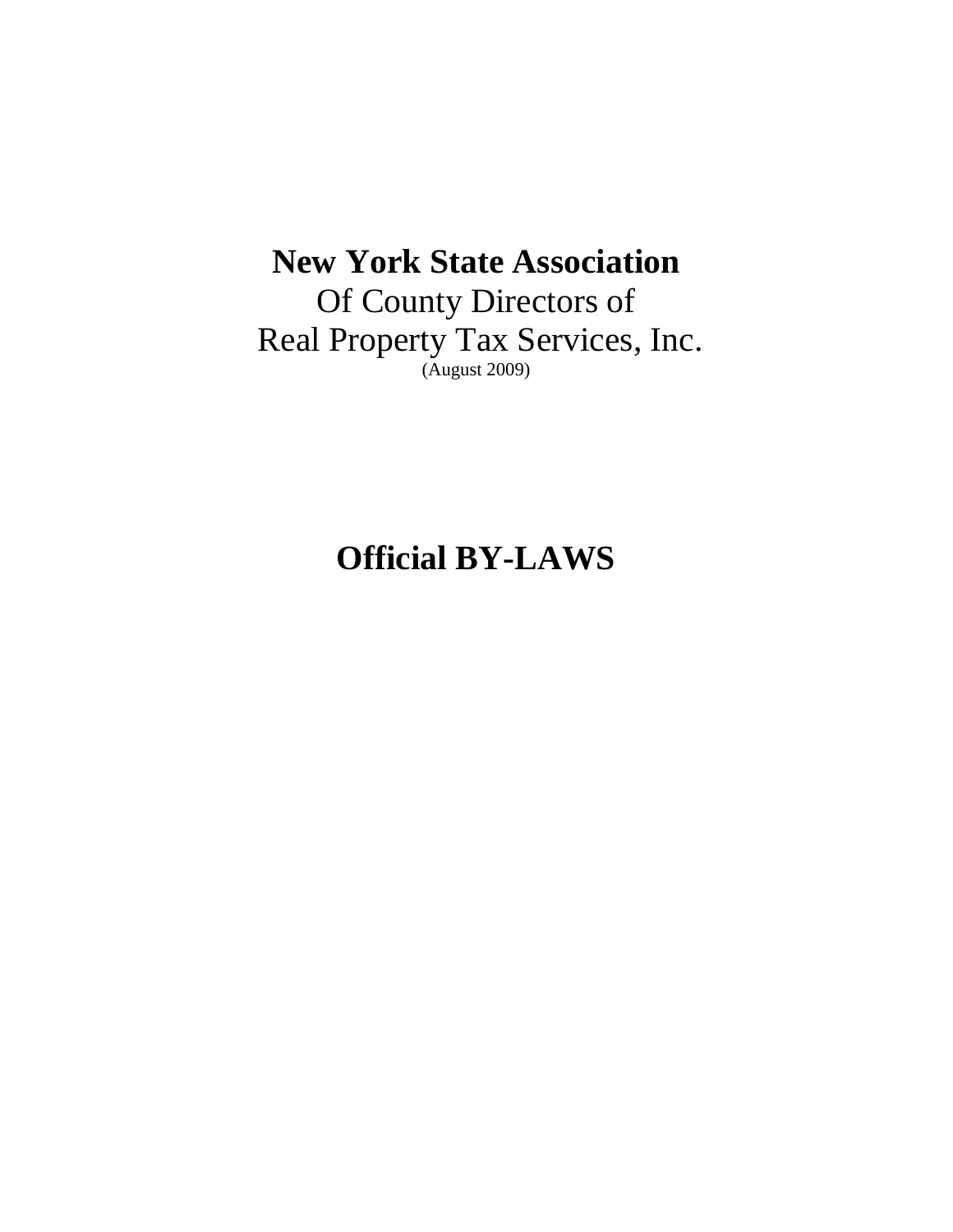| <b>Article I - Offices</b>                     |  |
|------------------------------------------------|--|
|                                                |  |
| <b>Article II - Definitions &amp; Purposes</b> |  |
|                                                |  |
|                                                |  |
| <b>Article III - Membership</b>                |  |
|                                                |  |
|                                                |  |
|                                                |  |
|                                                |  |
|                                                |  |
| <b>Article IV - Voting Privileges</b>          |  |
|                                                |  |
|                                                |  |
| <b>Article V - Membership Meetings</b>         |  |
|                                                |  |
|                                                |  |
|                                                |  |
|                                                |  |
|                                                |  |
|                                                |  |
|                                                |  |
| <b>Article VI - Membership Dues and Fees</b>   |  |
|                                                |  |
|                                                |  |
|                                                |  |
| <b>Article VII - Board of Directors</b>        |  |
|                                                |  |
|                                                |  |
|                                                |  |
|                                                |  |
|                                                |  |

# **Table of Contents**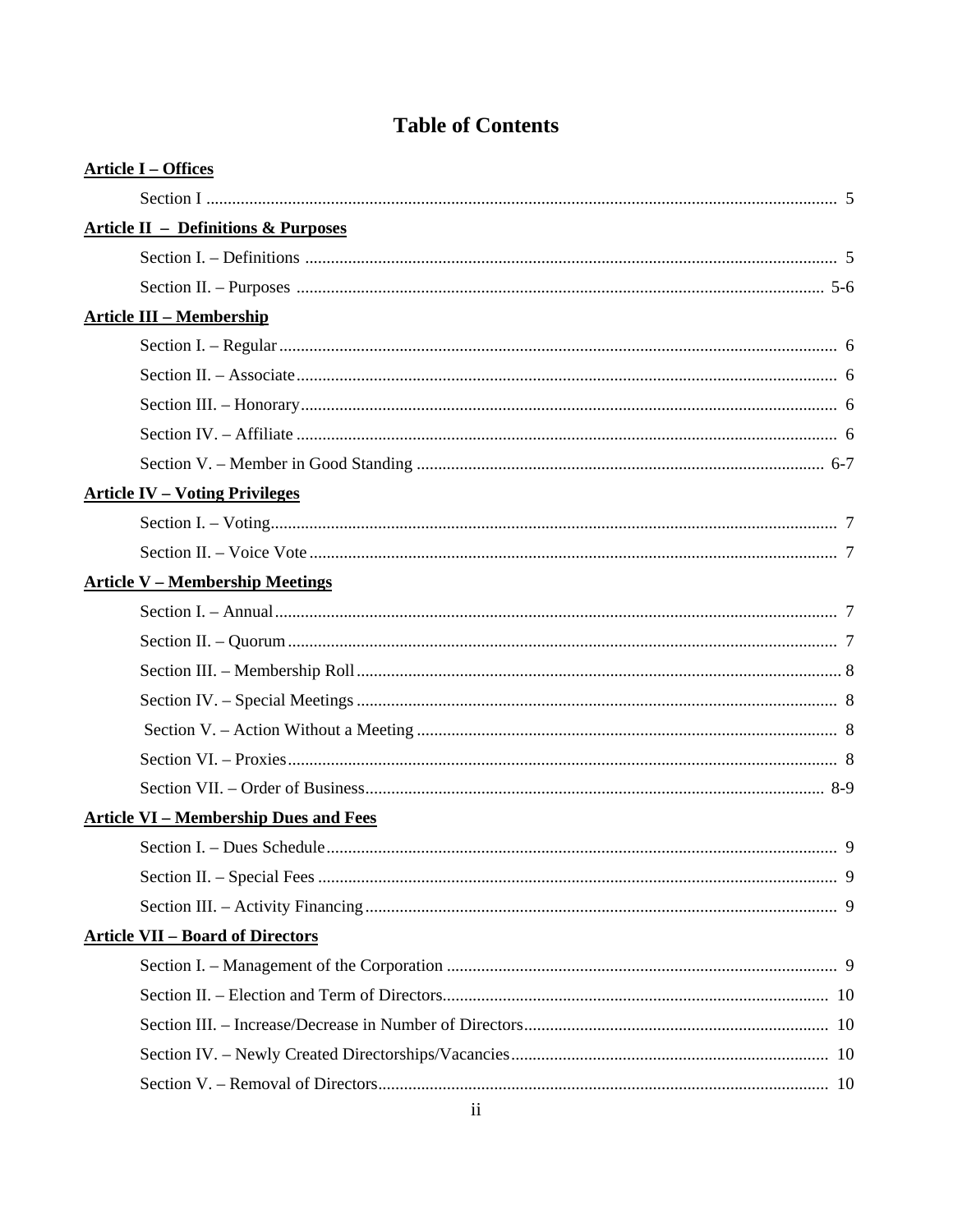| <b>Article VIII - Officers of the Association</b>                        |  |
|--------------------------------------------------------------------------|--|
|                                                                          |  |
|                                                                          |  |
|                                                                          |  |
|                                                                          |  |
|                                                                          |  |
|                                                                          |  |
|                                                                          |  |
|                                                                          |  |
|                                                                          |  |
|                                                                          |  |
| <b>Article IX - Indemnification of Directors, Officers and Employees</b> |  |
|                                                                          |  |
|                                                                          |  |
|                                                                          |  |
|                                                                          |  |
|                                                                          |  |
|                                                                          |  |
| <b>Article XIII - Committees</b>                                         |  |
|                                                                          |  |
|                                                                          |  |
|                                                                          |  |
|                                                                          |  |
|                                                                          |  |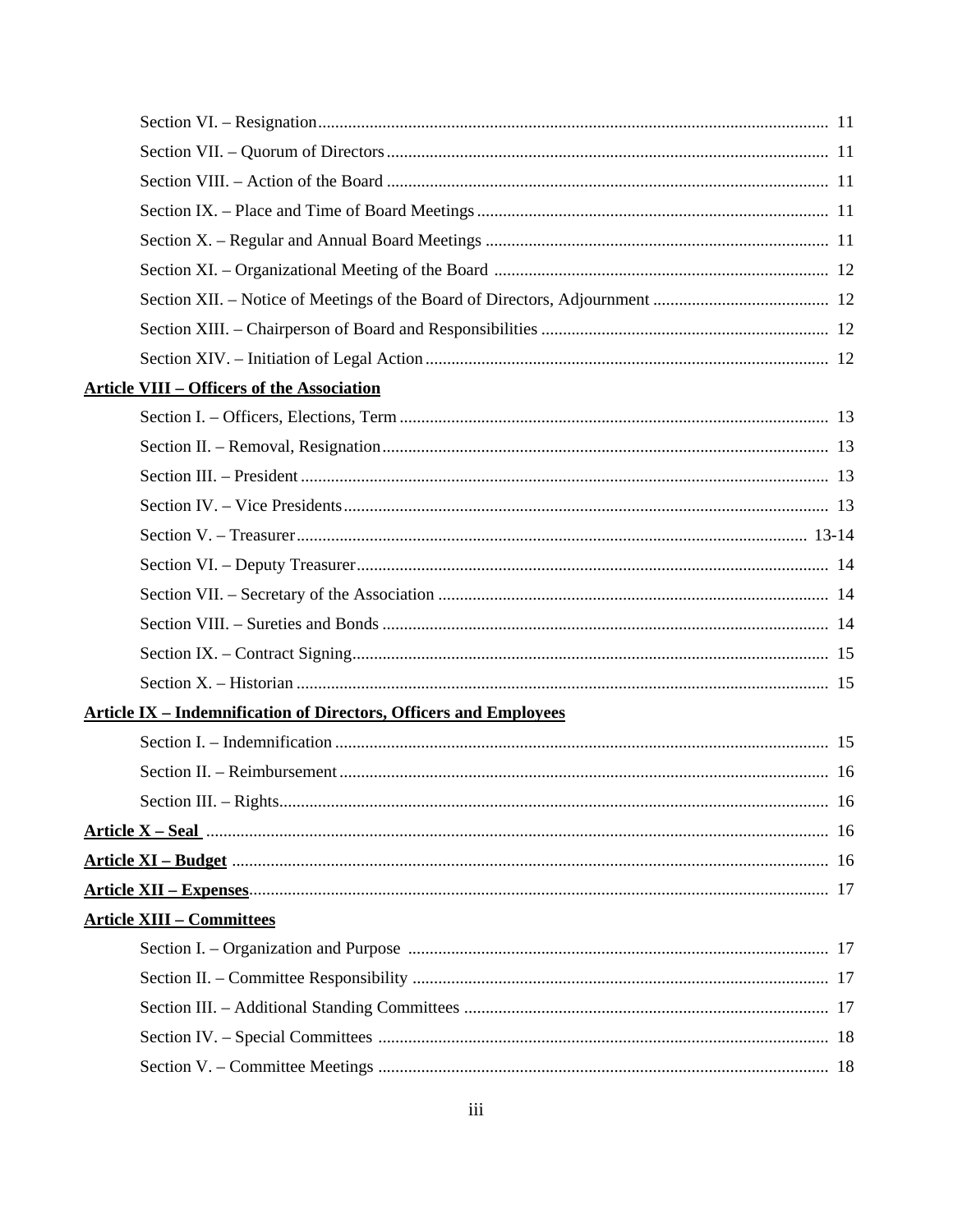# **Article XIV - Regions**

| Article XV – Construction <b>Example 20</b> 19              |  |
|-------------------------------------------------------------|--|
|                                                             |  |
| Addendum #1 - Expense Statement manufactured and all the 20 |  |
|                                                             |  |
|                                                             |  |
|                                                             |  |
|                                                             |  |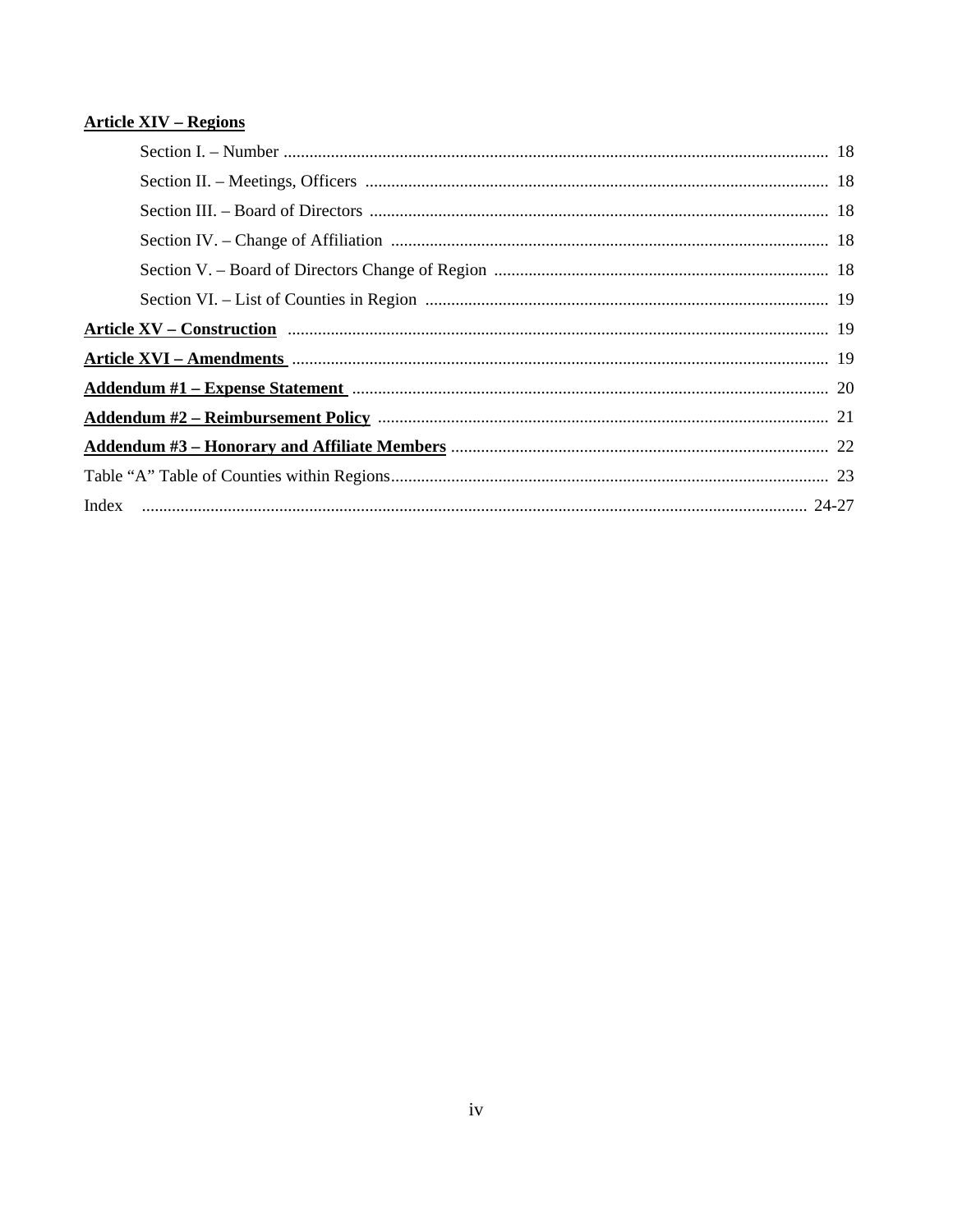### **BY-LAWS**  OF THE NEW YORK STATE ASSOCIATION OF COUNTY DIRECTORS OF REAL PROPERTY TAX SERVICES, INC

### **ARTICLE I – OFFICES**

### SECTION I.

The principal office of the Corporation shall be in the NYSAC office at 540 Broadway 5<sup>th</sup> Floor, City of Albany, County of Albany, State of New York 12207. The Corporation may also have offices at such other places within or without the state as the board may from time to time determine or the business of the Corporation may require.

### **ARTICLE II – DEFINITIONS & PURPOSES**

### SECTION I. – DEFINITIONS

When used in this bylaws document, unless otherwise expressly stated or unless the context otherwise requires:

> 1. Corporation **–** A corporation recognized under NYS Law, companies recognized under NYS Law and other organization having a separate legal identity.

2. Association – An organized body of people.

3. Where the word "Board" appears in these By-Laws, it shall be deemed to mean the Board of Directors.

### SECTION II. – PURPOSES

The purposes for which the corporation has been organized are as follows:

- 1. To create and preserve tax equity within and between all municipalities.
- 2. To foster legislation for the improvement of real property tax administration.

3. To educate county tax directors and other assessing officials in their duties and responsibilities.

4. To educate the public on the nature and importance of the services performed by assessment officials.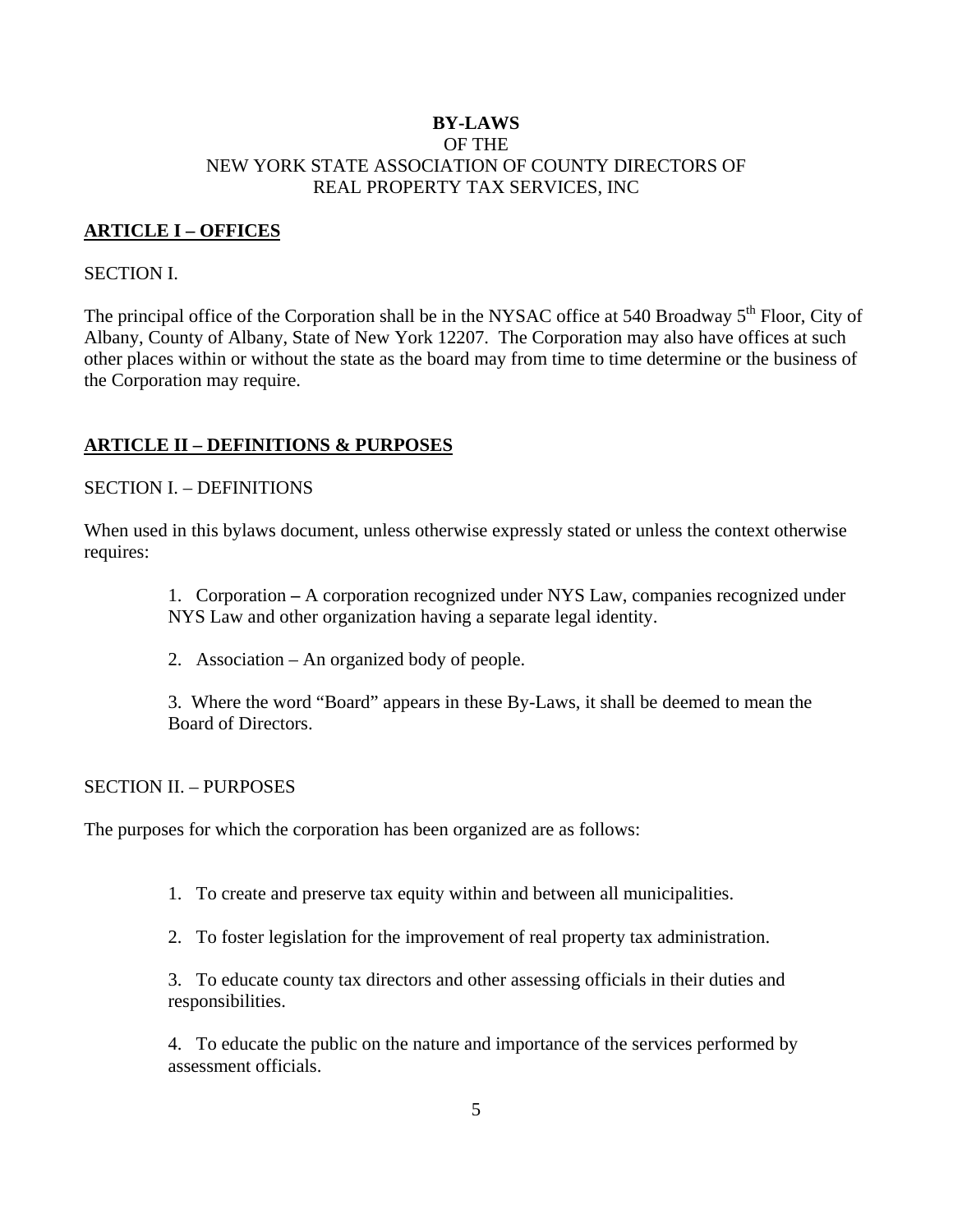5. To promote uniformity, clarity, and simplicity in the methods and procedures of assessment administration.

6. To cooperate with other agencies interested in the improvement of assessment administration, through mutual exchange of ideas and knowledge.

7. To provide a clearinghouse for the collection and distribution of information relating to the assessment of real property.

### **ARTICLE III – MEMBERSHIP**

### SECTION I. – REGULAR

The offices of the County Directors of Real Property Tax Services, or similar offices in Counties not maintaining an office with said title, shall constitute the regular members of this association.

#### SECTION II. – ASSOCIATE

Associate membership shall consist of Deputy Directors and / or other persons acting in that official capacity.

#### SECTION III. – HONORARY

Any member of this association, upon retirement, or anyone deemed appropriate is eligible for honorary membership and said membership shall be determined by the Nominating Committee and approved by the Board of Directors. See Addendum #3 for the list of the Honorary Members.

### SECTION IV. – AFFILIATE

Affiliate membership shall consist of any person, association or corporation who is actually involved in the real property tax in New York State, be they from the state or from the private sector, and said membership shall be determined by the Nominating Committee. See Addendum #3 for the list of the Affiliate Members.

### SECTION V. – MEMBER IN GOOD STANDING

A regular member shall be deemed to be a "Member in Good Standing" upon the payment of the annual dues as defined in Article VI – Section I. Only a Member in Good Standing shall be entitled to hold office within the Corporation. He or she shall also enjoy the privileges of serving on any committee, and to further receive a copy of the Resource Manual and annual updates as they are prepared by the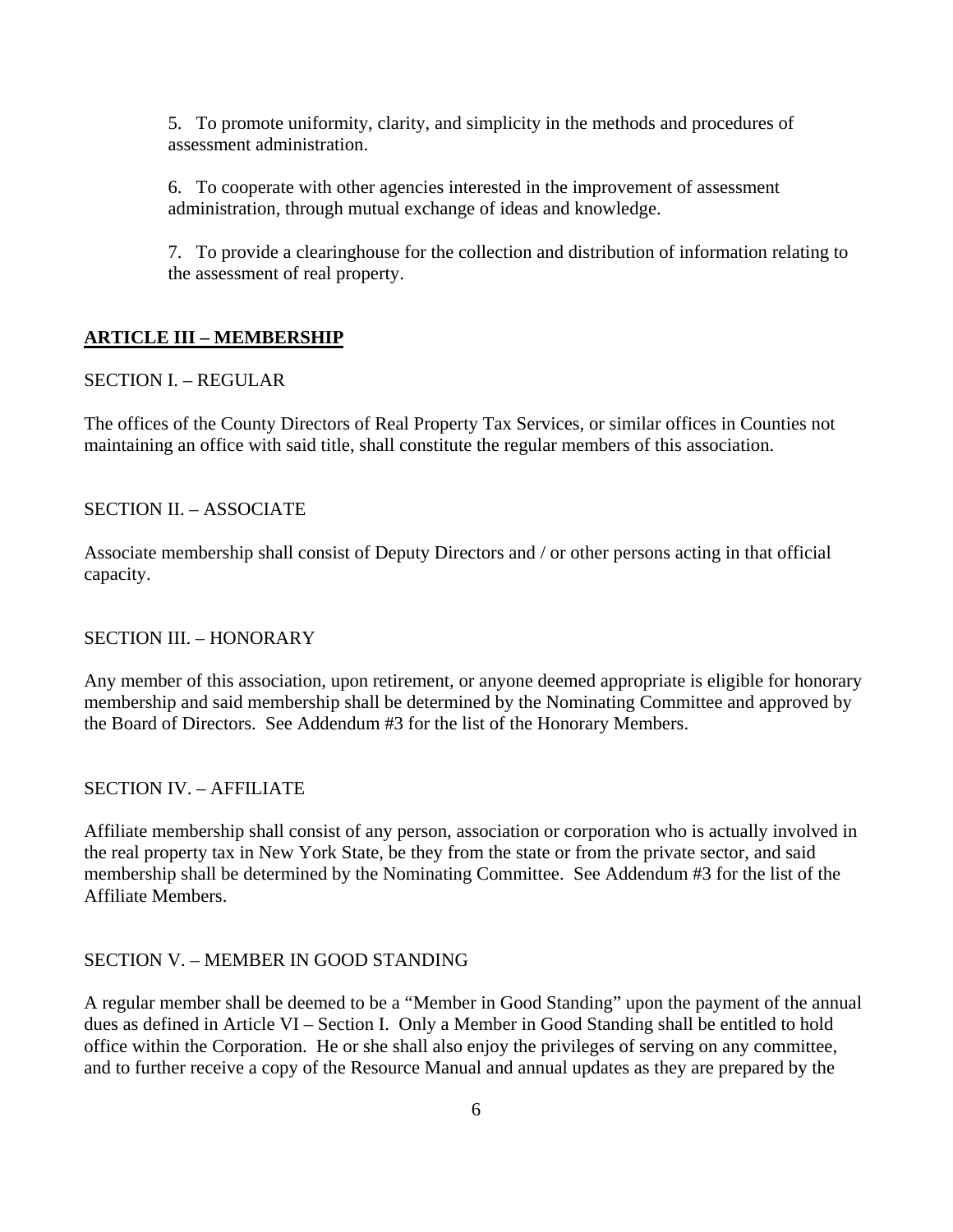Corporation, and to further be entitled to the benefit of any reimbursement as may be authorized by the Board of Directors. *See Addendum 3.*

## **ARTICLE IV – VOTING PRIVILEGES**

### SECTION I. – VOTING

Only regular members of this Association shall have a right to vote. Directors serving multiple counties shall be entitled a vote for each county served.

### SECTION II. – VOICE VOTE

Voting shall be by voice vote. At the discretion of the President, or upon motion from the floor and concurrence of at least ten percent of the regular members present, voting shall be by roll call of the regular members present. Provided a quorum is present, the votes of a majority of those present shall be required to carry any measure.

### **ARTICLE V – MEMBERSHIP MEETINGS**

### SECTION I. – ANNUAL

The annual membership meeting of the Corporation shall be held during the second half of the calendar year. The Secretary or his or her designee shall cause to be sent to every regular member in good standing, at his or her address as it appears in the membership roll of the Corporation, a notice stating the time and place of the annual meeting. Said notice shall be sent at least four weeks prior to the annual meeting via mail, e-mail, and/or other electronic means. The Association shall for administrative purposes designate a corporate year to commence on the first day of the month so designated. If necessary, a partial administrative year may be fixed by the Association from time to time.

### SECTION II. – QUORUM

The presence at any membership meeting of not less than 51% of the regular members shall constitute a quorum and shall be necessary to conduct the business of the Corporation; however, a lesser number may adjourn the meeting for a period to be determined by the Board of Directors. The Secretary shall cause a notice of the re-scheduled date of the meeting to be sent to those regular members who were not present at the meeting originally called. Said notice shall be sent via mail, e-mail and/or other electronic means at least ten (10) working days before any such adjourned date. A quorum as herein before set forth shall be required at any adjourned meeting.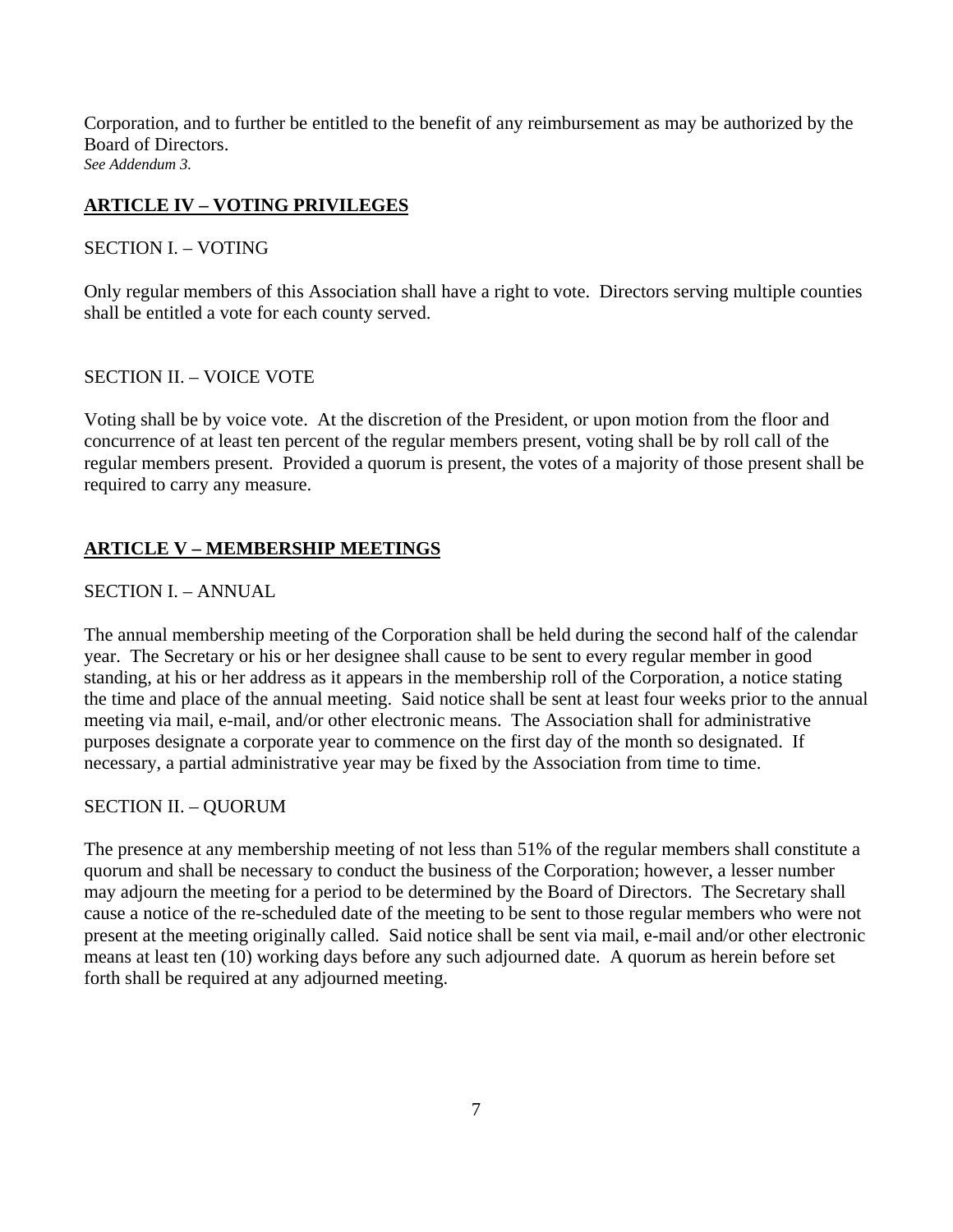### SECTION III. – MEMBERSHIP ROLL

A membership roll showing the list of regular members as of the record date, certified by the secretary of the Corporation, shall be produced at the annual meeting only and at any other meeting by special request. Such request will be made at least ten days prior to such meeting.

### SECTION IV. – SPECIAL MEETINGS

The Board of Directors may call special meetings of the Corporation. The Secretary, or his or her designee, shall cause a notice of such meeting to be sent via mail, e-mail and/or other electronic means to all regular members at their addresses as they appear in the membership roll at least ten days, but not more than fifty days before the scheduled date of such meeting. Such notice shall state the date, time, place, and purpose of the meeting and by whom called.

### SECTION V. – ACTION WITHOUT A MEETING

Whenever members are required or permitted to take any action by vote, such action may be taken without a meeting by written consent, setting forth the action so taken, signed by all regular members entitled to vote thereon. Alternatively, the members by majority vote of the entire membership may take any action required or permitted via a mail, e-mail, conference call, fax, teleconference, or other electronic means, provided the proposal under consideration is disseminated to all members by mail, email, fax or other means not less than ten days nor more than fifty days prior to such vote, and further provided that if a vote otherwise requires greater than a majority vote, such enhanced voting requirement shall apply. Action without a corporal meeting or written consent of all members shall require the use of a teleconference call, video-conference call, internet conference or similar electronic conference, subject to applicable quorum requirements.

### SECTION VI. – PROXIES

1. Every regular member, entitled to vote at a meeting of members, or to express consent or dissent without a meeting, may authorize another regular member to act for him by proxy. Directors serving multiple counties are entitled to a proxy for each county served.

2. The regular member or director or his or her attorney-in-fact shall sign proxies. No proxy shall be valid after the expiration of eleven months from the date thereof. Every proxy shall be revocable at the pleasure of the regular member or director executing it, except as otherwise provided by law.

#### SECTION VII. – ORDER OF BUSINESS

The order of business at all meetings of members shall be as follows:

1. Roll call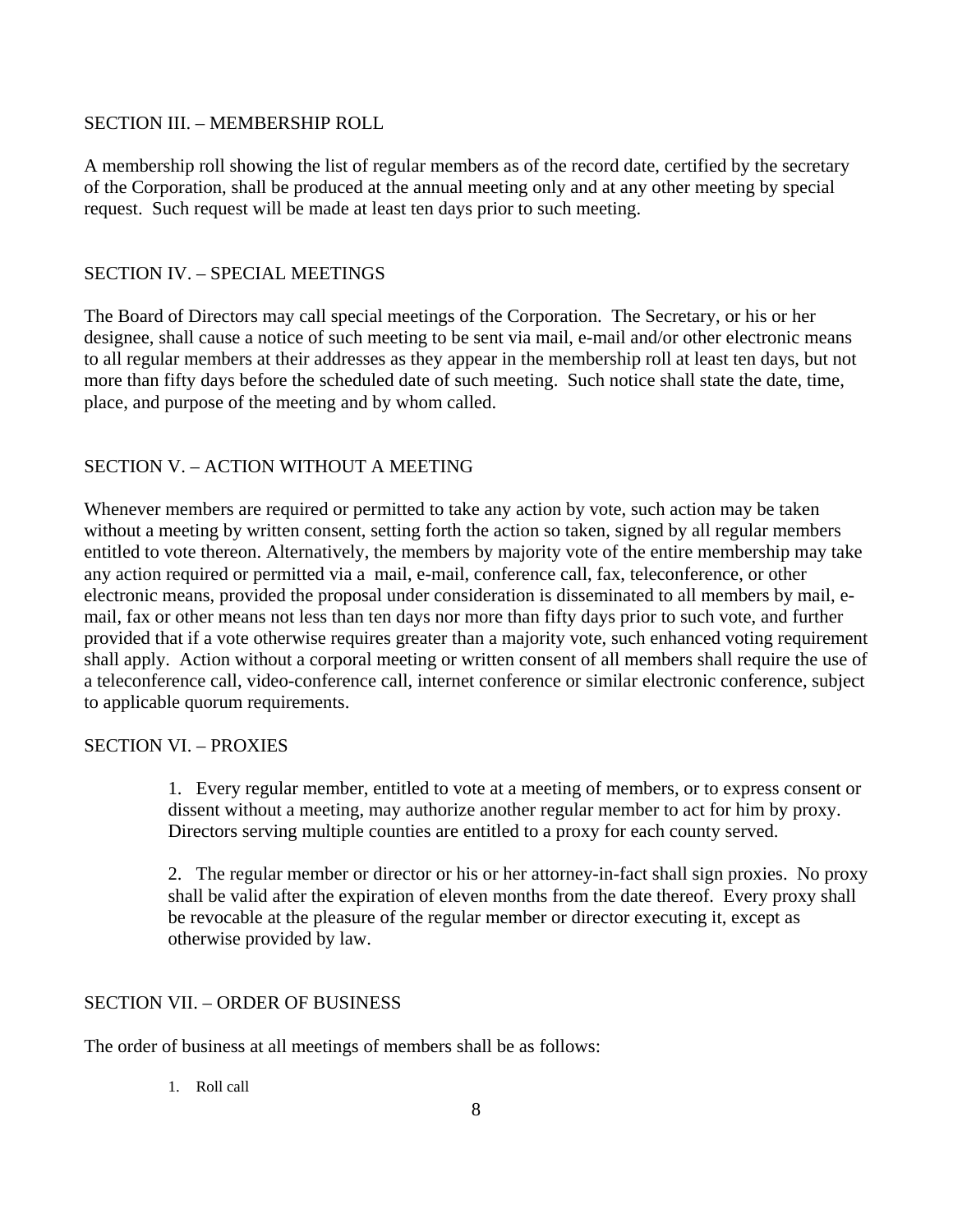- 2. Reading of the minutes of the preceding meeting
- 3. Reports of committees
- 4. Reports of officers
- 5. Old and unfinished business
- 6. New Business
- 7. Good and Welfare
- 8. Adjournments

All meetings shall be conducted according to Robert's Rules of Order, unless the regular members present at said meeting decide otherwise by a majority vote.

# **ARTICLE VI – MEMBERSHIP DUES AND FEES**

## SECTION I. – DUES SCHEDULE

The Board of Directors shall establish the annual dues for the regular, associate, honorary, and affiliate members of the Association. Said dues schedule shall be presented to and approved by the regular members at the annual meeting. The dues schedule shall be prospective and apply to the immediate upcoming year. Directors serving multiple counties will pay dues for each county served.

### SECTION II. – SPECIAL FEES

Conference registration fees, educational and training program fees, subscription and educational material fees, and any other fees shall be established by the Board of Directors each year, for the upcoming year, at their annual meeting. Said fees cannot be used for association contracts, unless the contracts were included in the annual budget.

# SECTION III. – ACTIVITY FINANCING

The activities of the Association shall be financed by dues and fees paid to the Association. In addition, where approved by the Board of Directors, the Association in furtherance of its purposes may enter into contracts with and receive and expend grants from private foundations, agencies or other sources, as well as from the state or federal governments.

# **ARTICLE VII – BOARD OF DIRECTORS**

### SECTION I. – MANAGEMENT OF THE CORPORATION

The Corporation shall be managed by the Board of Directors and shall consist of five (5) regular members of the Association. One regular member of the Board shall be nominated from each one of the four (4) regions of the state association, and the fifth member nominated shall be the immediate past president of the association. Each member of the Board of Directors shall be at least twenty-one (21)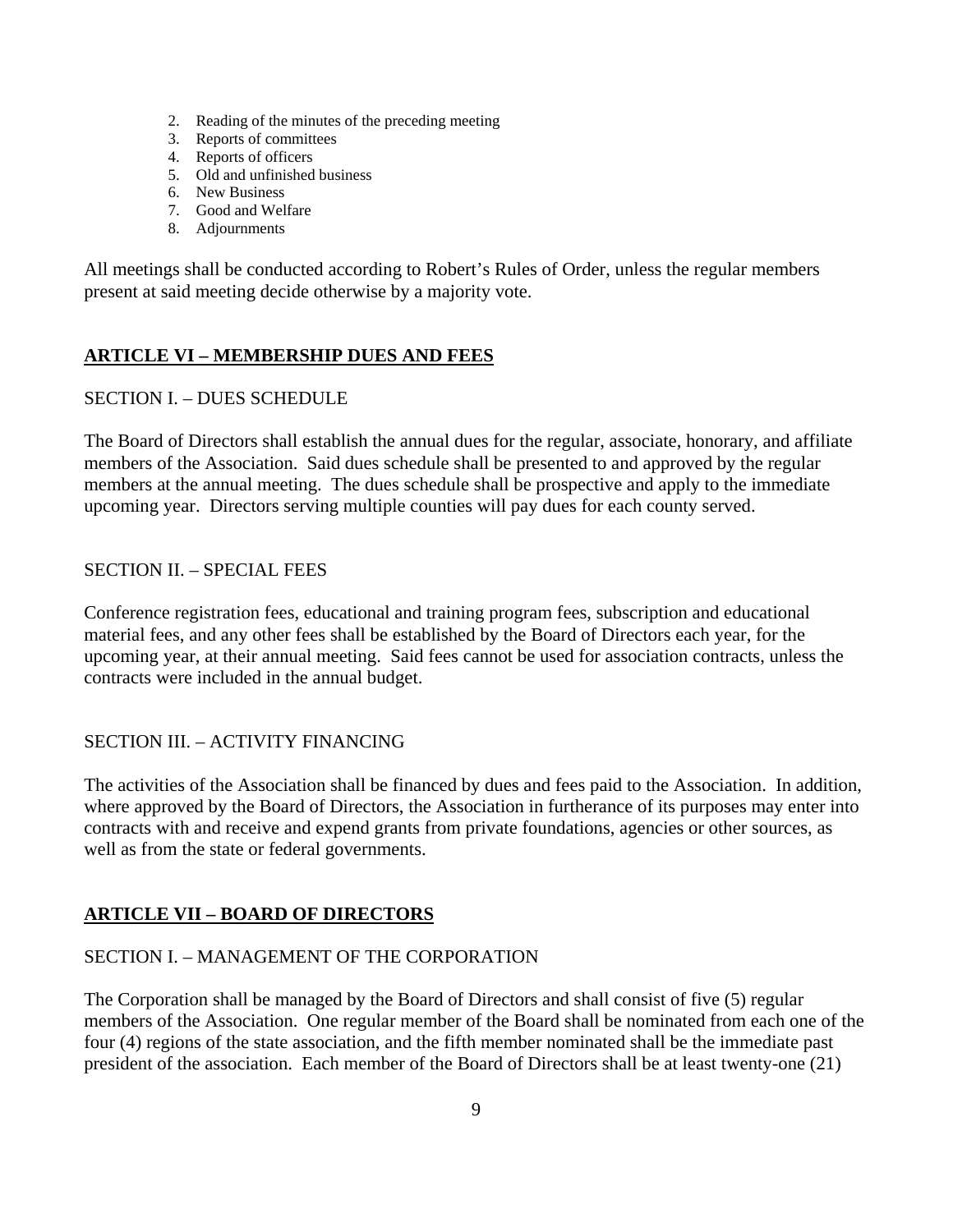years of age and shall have been a regular member of the association for the preceding twelve (12) months and have a minimum of five (5) years of real property tax administration experience.

### SECTION II. – ELECTION AND TERM OF DIRECTORS

At each annual meeting of the regular members, the membership shall elect the Board of Directors who shall hold office commencing on the first day of the month immediately following the annual meeting. Directors shall each serve a four year term, unless such term is sooner terminated due to resignation, removal or death, provided however in the event a successor director is unable to serve, or there is a delay in the election of one or more directors, the director's term shall be extended until a successor has qualified and is duly elected. The four (4) regional representatives to the Board of Directors shall have terms of four (4) years each. The first year of their election they shall have terms of 4-3-2- and 1 year respectively providing for the filling of a regional vacancy to the Board of Directors each year. The immediate past president's term on the Board shall be for one (1) year only, except that in the event the new immediate past president does not wish to serve on the Board of Directors, or is re-elected to the Presidency for a second term, then and in that event, the regular members of the association at the annual meeting shall elect someone to fill that vacancy for a one (1) year term who may, or may not, be the person whose term is expiring.

#### SECTION III. - INCREASE OR DECREASE IN NUMBER OF DIRECTORS

The number of directors may be increased or decreased by vote of the regular members. No decrease in the number of directors shall shorten the term of any incumbent director.

### SECTION IV. – NEWLY CREATED DIRECTORSHIPS AND VACANCIES

A. Newly created directorships, resulting from an increase in the number of directors occurring in the Board of Directors, may be filled by a vote of a majority of the directors then in office, or by a vote of the regular members, unless otherwise provided in the certificate of incorporation. Said directors may be elected at large from any region.

B. Vacancies occurring by reason of the removal of directors, without cause, shall be filled by vote of the regular members. A director elected to fill a vacancy caused by resignation, death, or removal shall be elected to hold office for the remainder of the term of his or her predecessor. Vacancies occurring in one or more of the four regional directorships shall be filled by a regular member from each such region following an election to be held in the specified region in a timely manner.

#### SECTION V. – REMOVAL OF DIRECTORS

Any or all of the directors may be removed for cause by vote of the regular members, or by action of the Board. Directors may be removed without cause only by a vote of the regular members.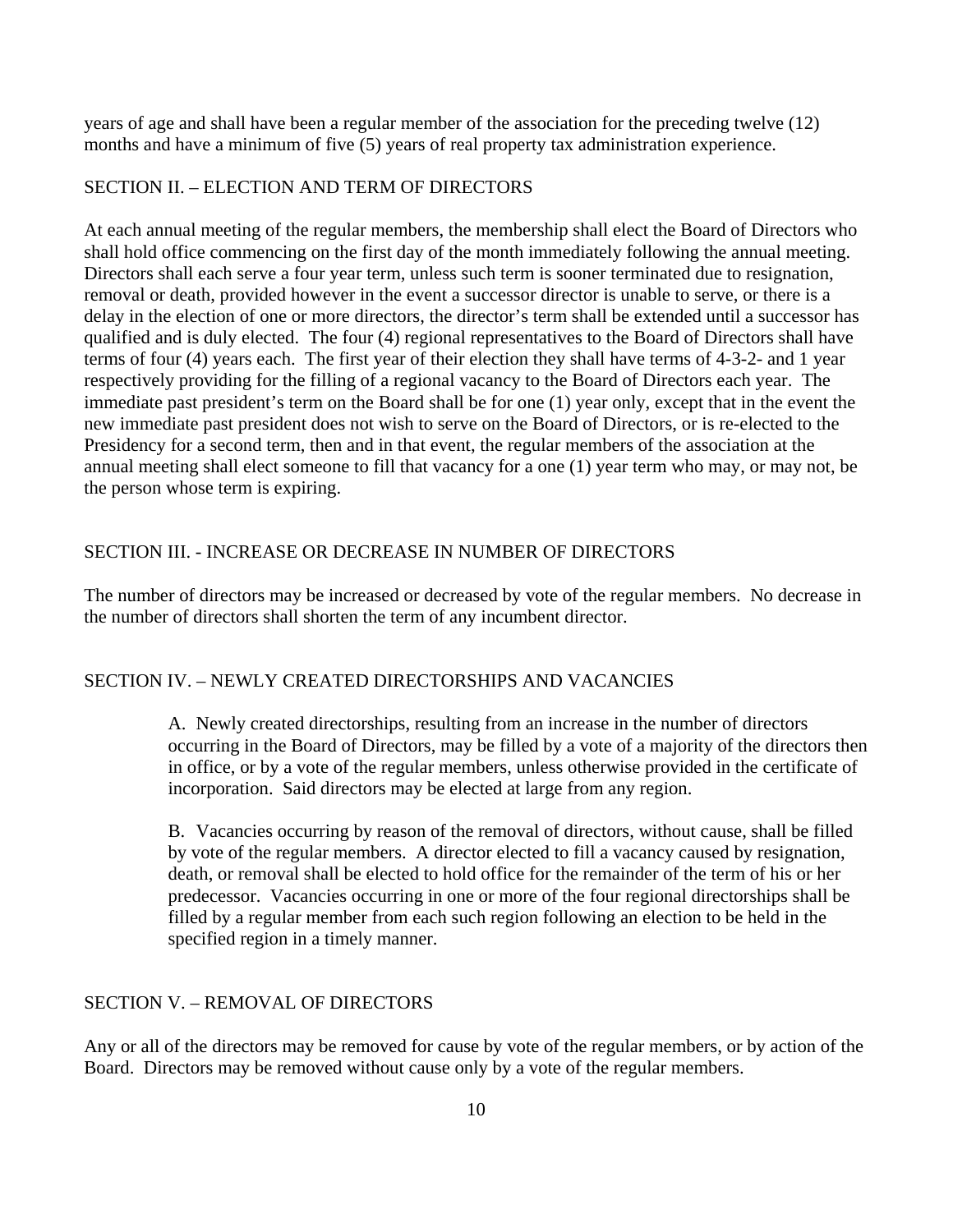### SECTION VI. – RESIGNATION

A director may resign at any time by giving written notice to the Board, the President, or the Secretary of the Corporation. Unless otherwise specified in the notice, the resignation shall take effect upon receipt thereof by the Board or such officer, and the acceptance of the resignation shall not be necessary to make it effective.

## SECTION VII. – QUORUM OF DIRECTORS

Unless otherwise provided in the certificate of incorporation, a majority of the entire Board shall constitute a quorum for the transaction of business, or of any specified item of business.

### SECTION VIII. – ACTION OF THE BOARD (with or without a meeting)

Unless otherwise required by law, the vote of a majority of the directors present at the time of the vote, if a quorum is present at such time, shall be the act of the Board. Each director present shall have one vote. Notwithstanding anything to the contrary herein, the Board of Directors may act by majority vote of the entire Board via e-mail, conference call, teleconference or other electronic means, provided the proposal under consideration is disseminated to all Board members by mail, e-mail, fax, or other means not less than ten nor more than fifty days prior to such vote. Action without a corporal meeting or written consent of all members shall require the use of a teleconference call, video-conference call, internet conference or similar electronic conference, subject to applicable quorum requirements.

# SECTION IX. – PLACE AND TIME OF BOARD MEETINGS

The Board may hold its meetings at the office of the corporation or at such other places, either within or without the state, as it may from time to time determine. There shall be minutes kept of all meetings of the Board of Directors. The minutes shall be available at the annual meeting, or upon request.

### SECTION X. – REGULAR AND ANNUAL BOARD MEETINGS

Regular meetings of the Board shall be held in conjunction with the annual meeting of the membership and in conjunction with the New York State Association of Counties annual legislative conference (or similar conference by a successor organization.) The latter meeting shall be deemed the Board's annual meeting. Notice of the day, time and place of such meetings shall be transmitted by mail, e-mail and or other electronic means to the Board members at least three days prior to each such meeting or conference. Notice shall also be transmitted at such time in like manner to the President, and all other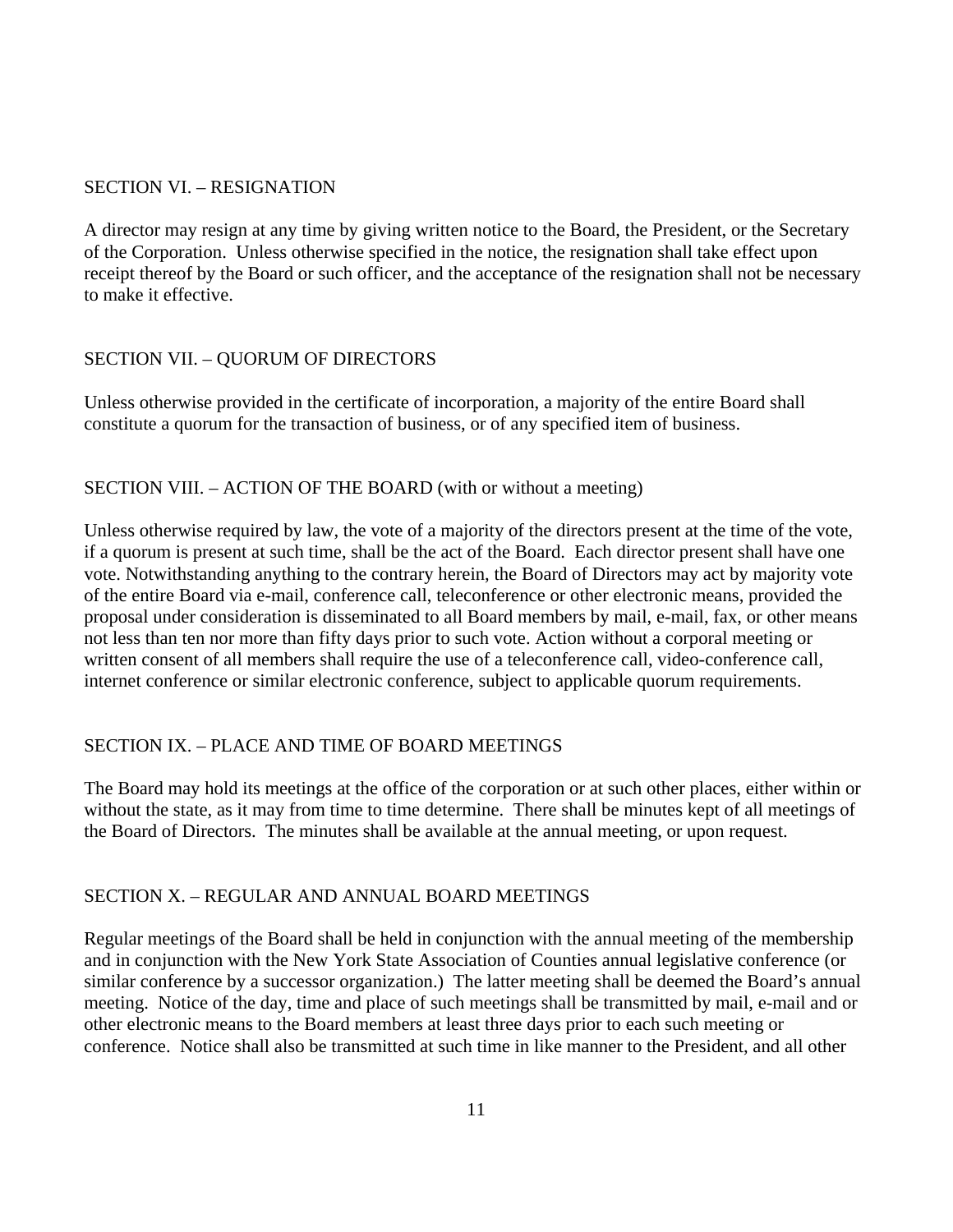members requesting such notice, provided such request is received at least one week prior to the annual membership meeting or legislative conference.

### SECTION XI. – ORGANIZATIONAL MEETING OF THE BOARD

Immediately following the annual meeting of the membership, the newly elected Board of Directors shall meet to select a Chairperson and is authorized to take all actions necessary to assure that the Board will be equipped to carry out its duties beginning the first day of September.

### SECTION XII. – NOTICE OF MEETINGS OF THE BOARD OF DIRECTORS, ADJOURNMENT

A. Special meetings of the Board shall be held upon notice to the directors and may be called by the president upon three days' notice to each director either personally or by mail, e-mail, and/or other electronic means; special meetings shall be called by the president or by the secretary in a like manner on request of two (2) directors sent via personnel delivery, mail, e-mail, and/or other electronic means.

B. A majority of the directors present, whether or not a quorum is present, may adjourn any meeting to another time and place. Notice of the adjournment shall be given all directors who were absent at the time of the adjournment and, unless such time and place are announced at the meeting, to the other directors.

#### SECTION XIII. – CHAIRPERSON OF THE BOARD AND RESPONSIBILITIES

A. At the organizational meeting of the Board of Directors, the Directors shall choose a chairperson from among themselves. If the chairperson vacates the position of chairperson for any reason during the year, the Board shall select a successor. At all meetings of the Board of Directors, the chairperson chosen by the Board shall preside. The President of the Association shall be invited to attend and participate at all meetings of the Board of Directors, but shall not have a vote.

B. The chairperson shall have custody of the corporate seal and shall affix and attest it to documents when duly authorized by the Board of Directors. He or she shall also have custody of all other corporate documents.

### SECTION XIV. – INITIATION OF LEGAL ACTION

The Board may institute appropriate legal proceedings on behalf of the Corporation and/or its member counties only upon a majority approval of the regular members of the Association. *See Addendum 1.*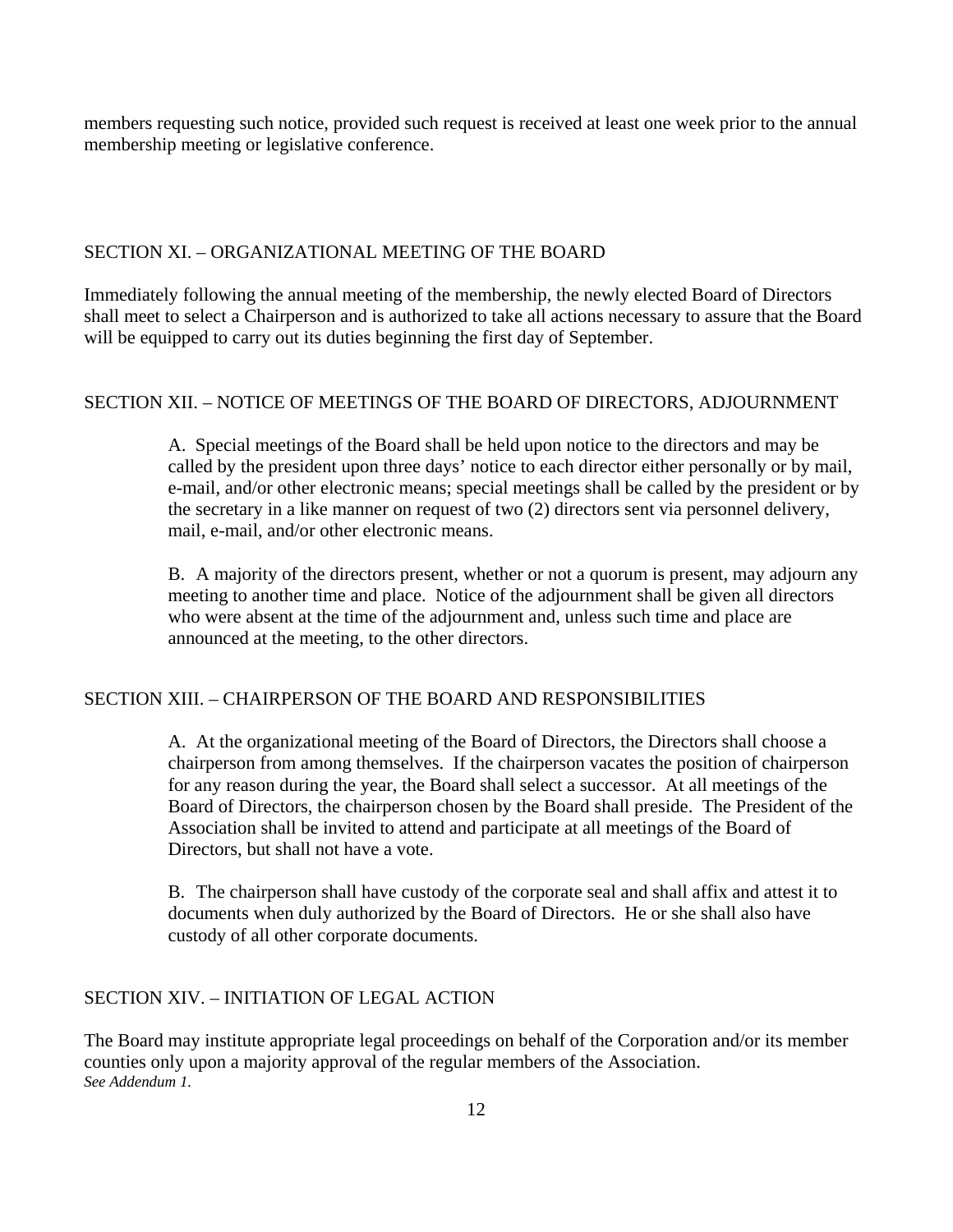# **ARTICLE VIII – OFFICERS OF THE ASSOCIATION**

# SECTION I. – OFFICES, ELECTION, TERM

The regular members shall elect a President, a First Vice-President, a Second Vice-President, a Secretary, a Historian, and a Treasurer. Said officers shall have such duties, powers, and functions as hereinafter provided. All officers (with the exception of the historian) shall be elected to hold office commencing on the first day of the month immediately following the annual meeting. Officers shall hold office for a one year term, unless sooner terminated due to resignation, removal or death, provided however in the event a successor's officer is unable to serve, or there is a delay in the election of one or more new officers, the officer's term shall be extended until a successor has qualified and is duly elected. Each officer must have been a regular member of the association for the preceding twelve (12) months.

## SECTION II. – REMOVAL, RESIGNATION

The Board may, with or without cause, remove officers elected by the regular members. In the event of the death, resignation, or removal of an officer, the Board shall, at its discretion, appoint a successor to fill the unexpired term within thirty (30) days from the date of said vacancy.

### SECTION III. – PRESIDENT

The President shall be the chief executive officer of the Corporation; shall preside at all meetings except those of the Board; shall have the general management of the affairs of the Corporation and shall see that all orders and resolutions of the Board are carried into effect.

### SECTION IV. – VICE-PRESIDENTS

During the absence or disability of the President, the First Vice-President shall have all the powers and functions of the President. Each Vice-President shall perform such other duties, as the President shall prescribe.

### SECTION V. – TREASURER

The Treasurer shall have the care and custody of all the funds and securities of the Corporation, and shall deposit said funds in the name of the Corporation in such bank or trust company as the directors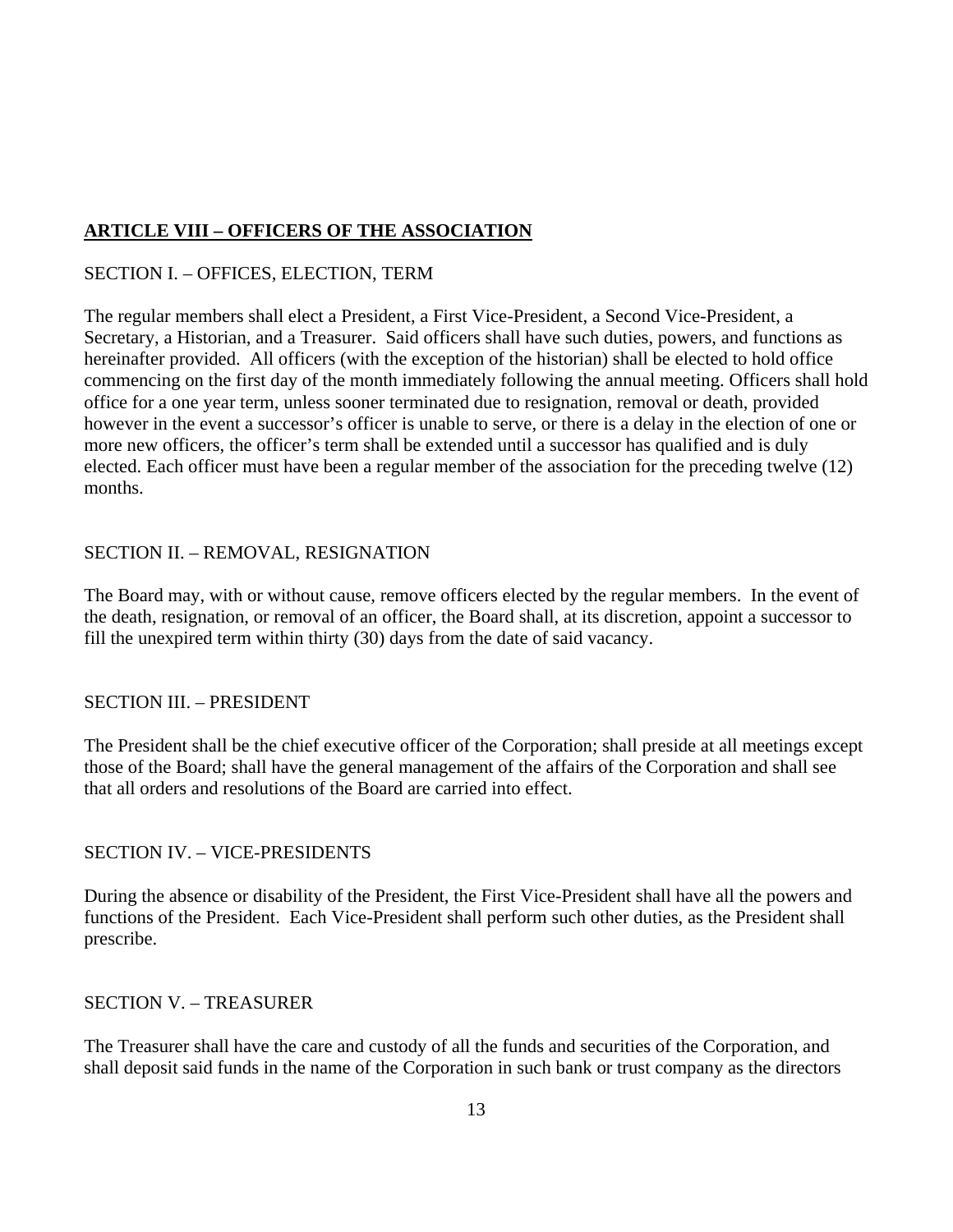may approve. The Treasurer shall sign all checks, drafts, notes and orders for the payment of money, which shall be duly authorized by the president and approved by the Board of Directors. He or she shall at all reasonable time exhibit his or her books and accounts to any director of the Corporation upon application. At the end of each corporate year, the Treasurer shall present an annual report setting forth in full the financial conditions of the Corporation to the Board of Directors for their approval. In addition to an annual report, the Treasurer shall prepare biannual supplemental fiscal reports. The first report shall cover the period commencing on the first day of the fiscal year and ending the  $15<sup>th</sup>$  day of the month immediately preceding the annual meeting. The second report shall cover the period commencing on the first day of the fiscal year and ending on the  $15<sup>th</sup>$  day of the month immediately preceding the corporation's legislative conference. The supplemental fiscal reports shall be presented to the Board of Directors for approval. He or she shall also present the annual and first supplemental fiscal report to the regular membership at the annual meeting. There shall be an annual audit of the books of the Corporation by the Board of Directors.

The Treasurer shall furnish at the expense of the Association, the Board of Directors may require such bond as, to be filed at the office of the Corporation.

#### SECTION VI – DEPUTY TREASURER

Within thirty (30) days after being elected to office, the Treasurer shall appoint a Deputy Treasurer from among the regular members of the Association. The Deputy Treasurer shall actively share in the performance of those duties in Section V, and shall have been a regular member of the Association for the preceding twelve (12) months. The Board of Directors shall confirm the appointment of a Deputy Treasurer within the prescribed thirty (30) day period.

In the event of the absence or disability of the Treasurer, the Deputy Treasurer shall have all the powers of the Treasurer as set forth in these By-Laws. In the event of a vacancy in the office of the Treasurer, the Deputy Treasurer shall assume the duties and exercise the powers set forth in these By-Laws until such time as the vacancy is filled in accordance with the By-Laws of the Corporation.

The Deputy Treasurer shall furnish, at the expense of the association such bond as may be required by the Board of Directors, to be filed at the office of the Corporation.

#### SECTION VII. – SECRETARY OF THE ASSOCIATION

The Secretary shall keep the minutes of all meetings except those of the Board of Directors. The Secretary shall attend to the giving and serving all notices of the Corporation; shall have charge of such books and papers as the President may direct; shall attend to such correspondence as may be assigned; shall perform all the duties incidental to the office; shall keep a membership roll containing the names, alphabetically arranged, of all persons who are members of the corporation, showing their places of residence and the time when they became members.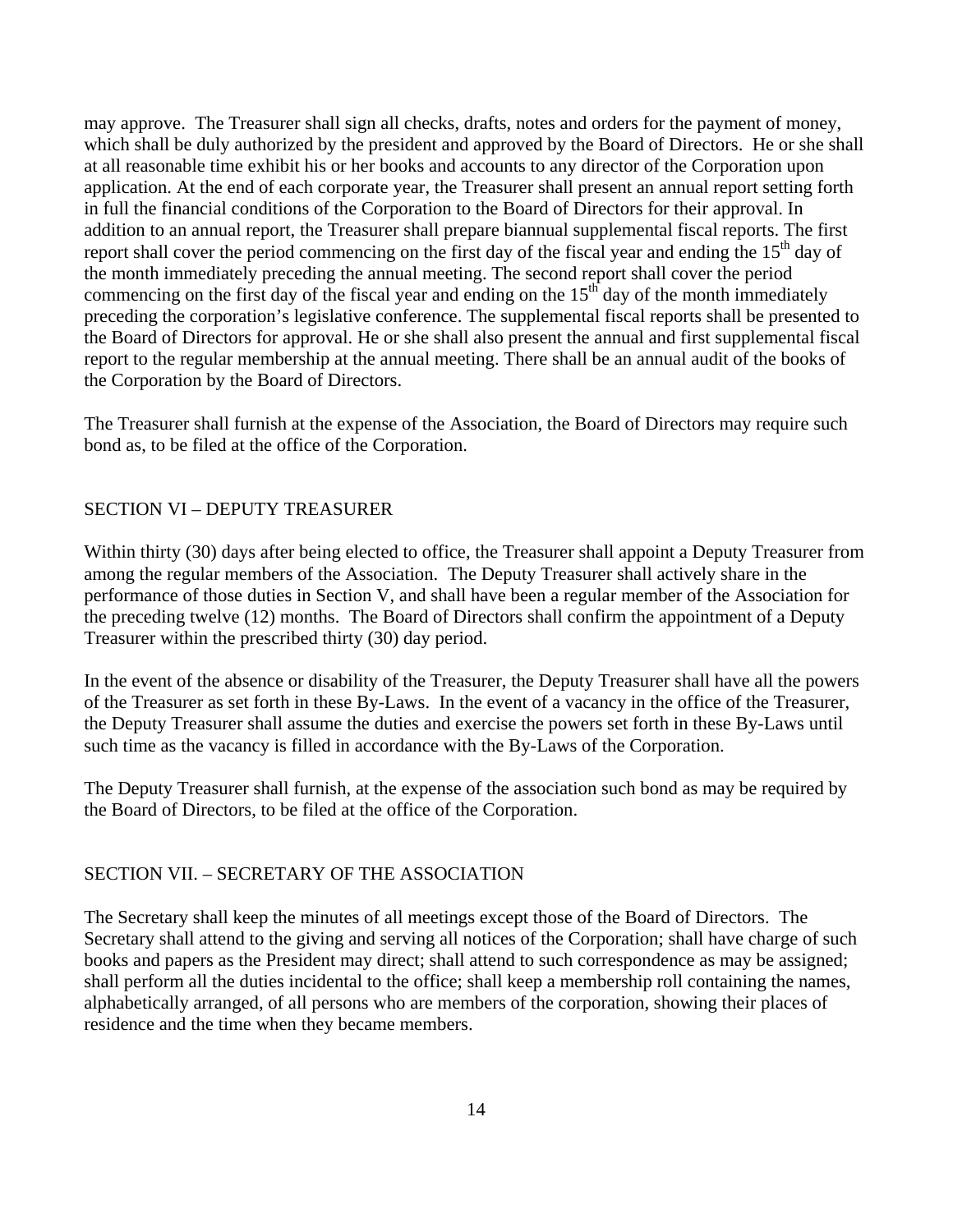Where action by the membership or the Board is taken by means other than by vote at an actual corporeal meeting, or where evidenced by written consent, the Secretary, or his or her designee, shall be required to assemble printed reproductions of any electronic, digital or wire exchanges identifying membership or Board votes, or prepare a ballot recap of any teleconference voting, and attest to the accuracy of the vote so cast by written certificate to be maintained as an official record.

### SECTION VIII. – SURETIES AND BONDS

The Board of Directors may require, at the Corporation's expense, that the Treasurer and/or any other officer or agent of the Association be bonded to the extent they may determine.

#### SECTION IX. – CONTRACT SIGNING

The President and the Chairperson of the Board shall sign and execute all contracts with the approval of the Board of Directors.

#### SECTION X. – HISTORIAN

The term for Historian shall be for four (4) years. Said election shall be held at the annual meeting. The first election shall be held in the year 1990.

The Historian shall be elected from the regular membership of the Association. The Historian shall maintain records of all individuals who are or have served as Directors of Real Property Tax Services; their dates of appointments; and length of service.

The Historian shall maintain a record of all offices held by each director (active or retired), committees they have served upon, and the length of said service in office or committee. The Historian shall maintain a record of Awards and Honors granted to each Director by the Association. The Historian shall further maintain and modify (as may be necessary) an annual report in narrative form, of the affairs, and pursuits of the Association, both professional and personal. Said account shall be read and accepted at the annual meeting of the Association.

The Historian shall also maintain a master list of policy changes, to include the nature of the policy and the date adopted, and a list of honorary members, and a list of affiliate members, beginning with the 2006 Corporation year.

# **ARTICLE IX – INDEMNIFICATION OF DIRECTORS, OFFICERS, AND EMPLOYEES**

### SECTION I. – INDEMNIFICATION

The Corporation shall indemnify any director, officer, or employee or former director, officer, or employee of the Association for expenses actually and necessarily incurred by him or her in connection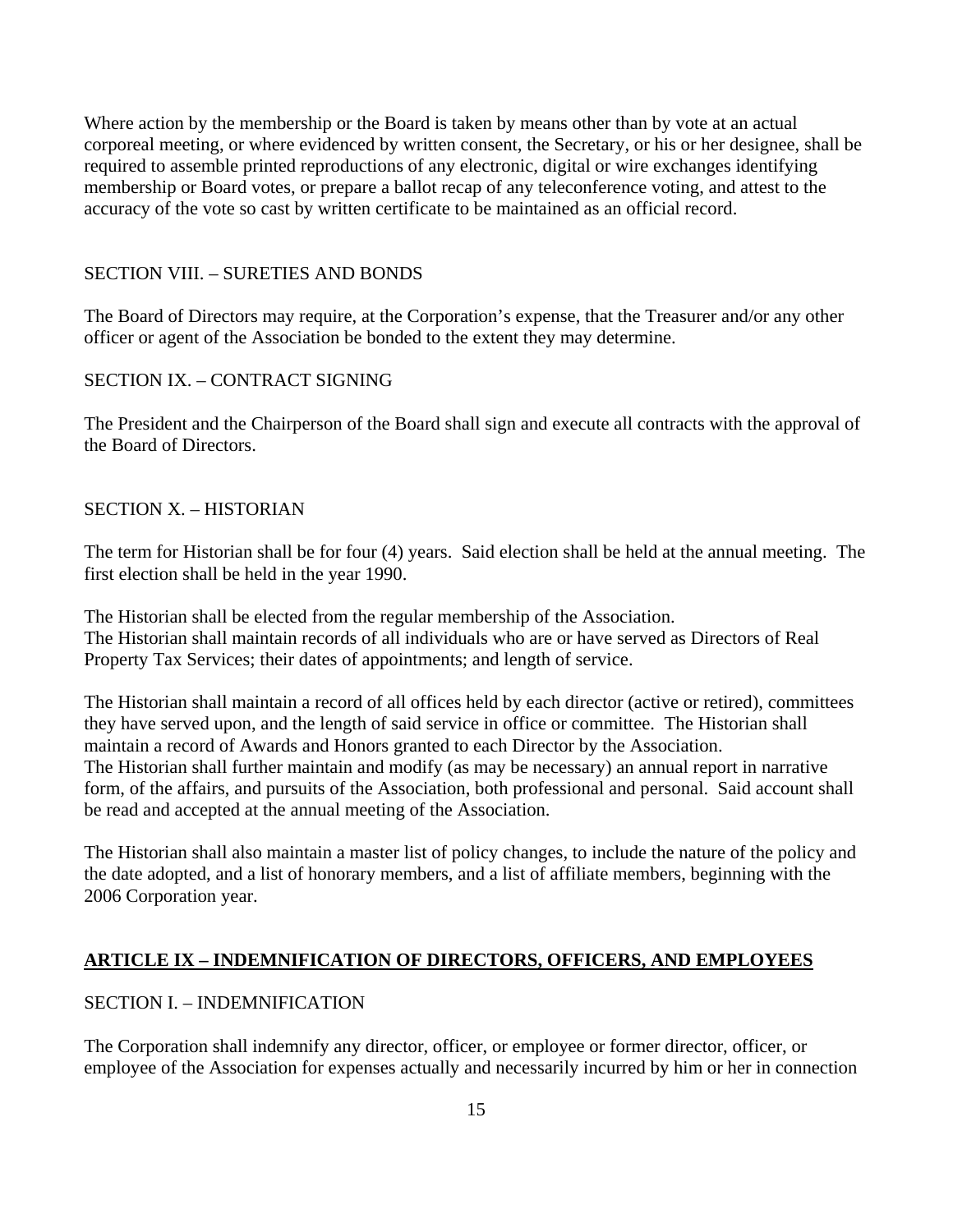with the defense of any action, suit or proceeding in which he or she is made a party by reason of being or having been such director, officer, or employee, except in relation to matters as to which he or she shall be adjudged in such action, suit or proceeding to be liable for gross negligence, negligence, malfeasance, or misfeasance in the performance of duty.

#### SECTION II. – REIMBURSEMENT

The Corporation may also reimburse any director, officer, or employee or former director, officer, or employee, for the reasonable costs of settlement of any such action, suit, or proceeding. *See Addendum 2.* 

#### SECTION III. – RIGHTS

Such rights of indemnification and reimbursement shall not be deemed exclusive of any other rights to which such director, officer, or employee may be entitled under these By-Laws, agreement, vote of members or otherwise.

#### **ARTICLE X – SEAL**

The Seal of the Corporation shall be as follows:



#### **ARTICLE XI – BUDGET**

The budget of the Corporation, based upon a fiscal year shall be prepared by the Board of Directors and approved by the Association at the annual meeting, provided that a revised partial "fiscal year" shall be prepared by the Board of Directors and approved by the Association as may be required from time to time.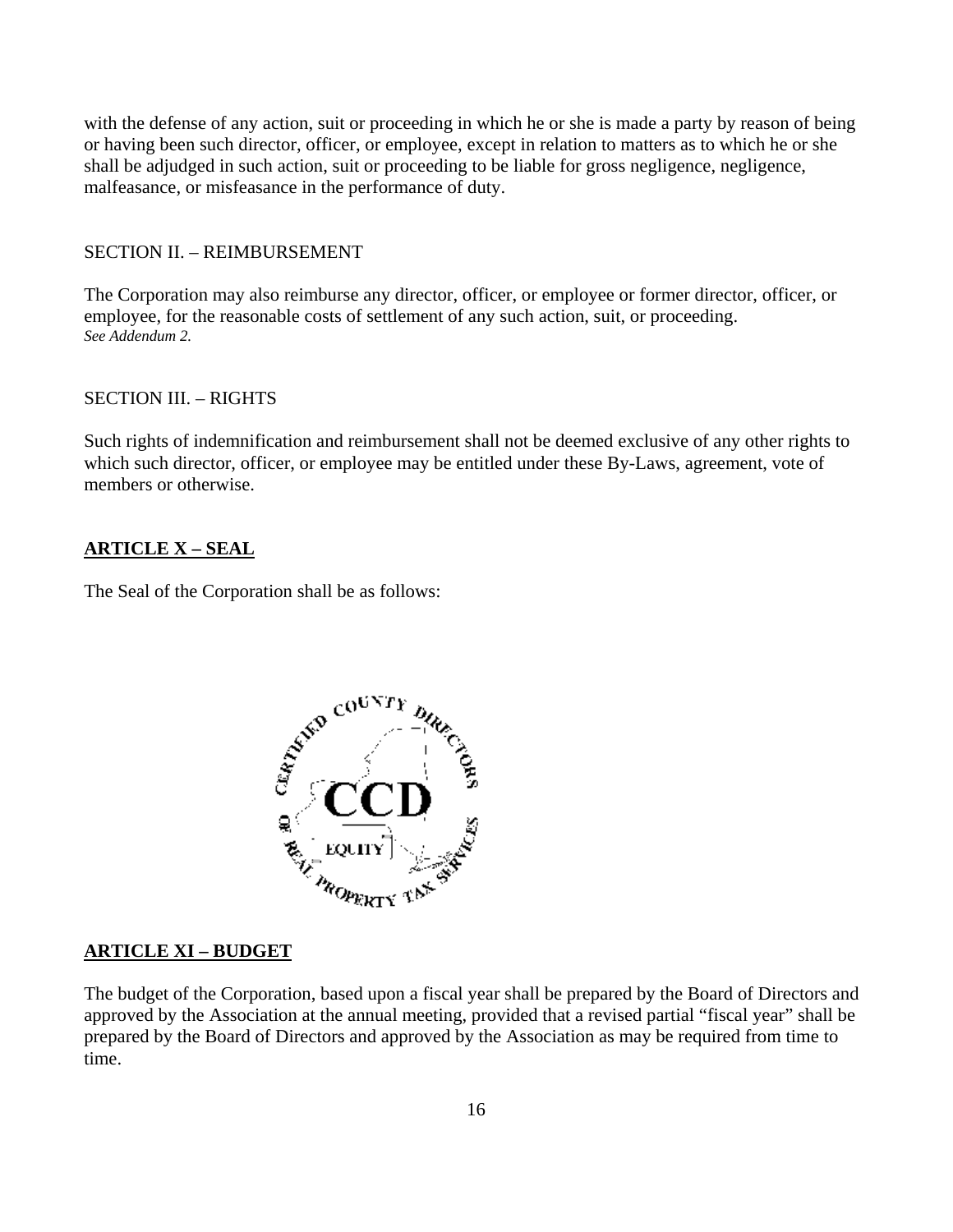# **ARTICLE XII – EXPENSES**

All officers and committee members may be reimbursed for their actual and necessary expenses incurred in the performance of the their duties in accordance with the written statement provided and approved annually, pursuant to rules and regulations set by the Board of Directors and filed in the office of the Corporation. This article is intended to supplement member expenses not entirely covered by member County funds.

*See Addendum 1.*

# **ARTICLE XIII. – COMMITTEES**

## SECTION I. – ORGANIZATION AND PURPOSE

The following shall be the standing committees of the Association; Legislative, Program and Conference Site, Education and Training, Nominating, and Certification and Awards. The President shall appoint the chairperson and members of each committee from among the membership in accordance with the following: the Legislative Committee shall be composed at least one member from each of the four regions, who shall be designated by said region. The Legislative, Nominating, and Certification and Awards standing committees shall be chaired by and composed of regular members only. The Program and Conference Site and Education and Training standing Committees shall be chaired by regular members only and must be composed of either regular or associate members. Regular members shall chair all special committees, and the majority of the committee composition must be regular members, counting the chairperson. The balance of the special committees shall be chosen from the membership. All committees, both standing and special, shall be comprised from at least three persons.

# SECTION II. – COMMITTEE RESPONSIBILITY

The following committees shall be under the auspices of the First Vice-President: Legislative, Program and Conference Site, Education and Training. The following committees shall be under the auspices of the Second Vice-President: Nominating, and Certification and Awards.

### SECTION III. – ADDITIONAL STANDING COMMITTEES

The President shall appoint such other standing committees as the Board of Directors may determine.

# SECTION IV. – SPECIAL COMMITTEES

The Association, by the Board of Directors or by the President, shall authorize special committees. The President shall appoint the chairperson and members of said committees from among the membership as previously described in Section I.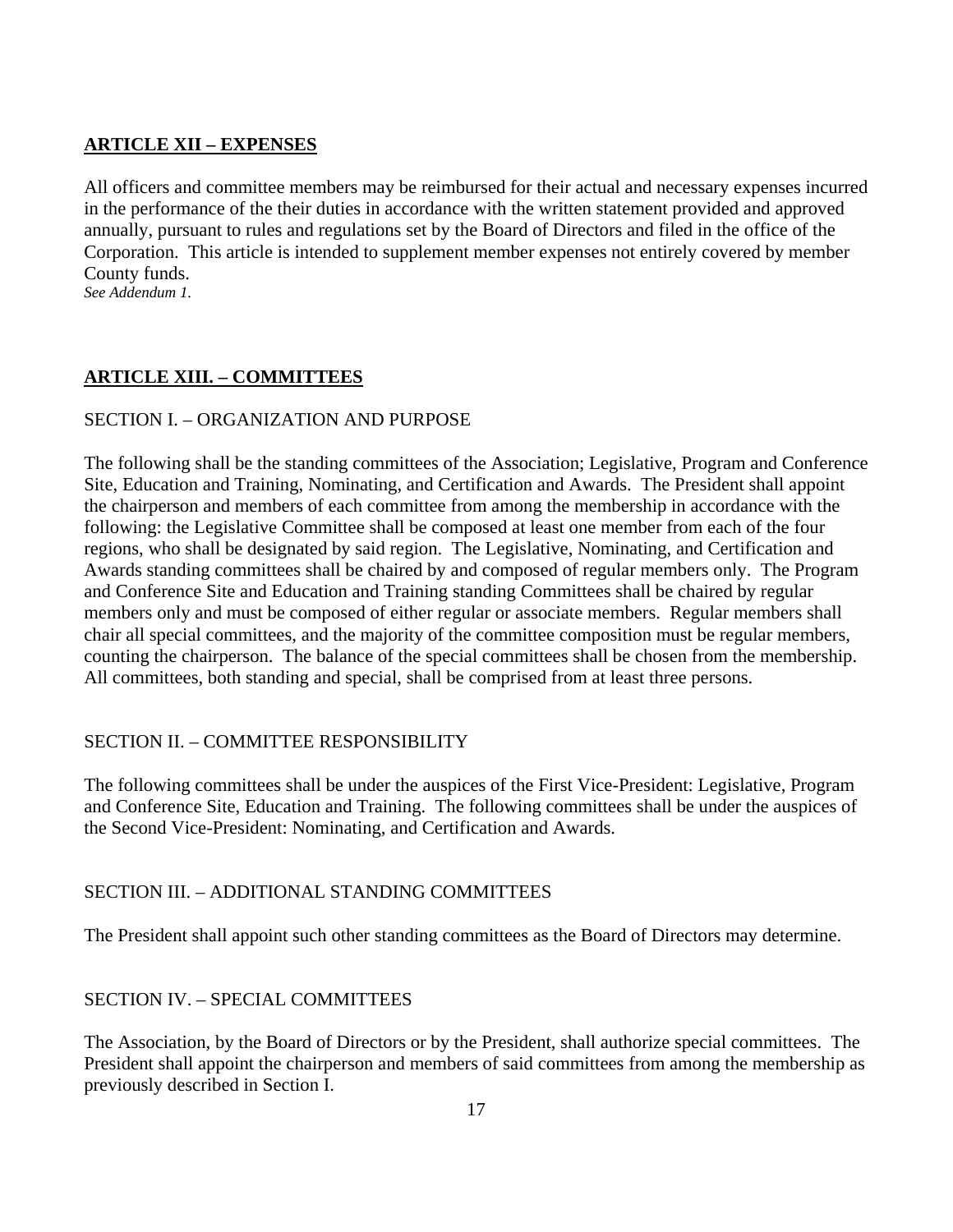## SECTION V. – COMMITTEE MEETINGS

Each committee shall meet at such time and place as the chairperson thereof may designate and shall perform the duties the President or the Board of Directors may from time to time require.

# **ARTICLE XIV. – REGIONS**

## SECTION I. – NUMBER

The Real Property Tax Directors Association shall be divided into four (4) regions, being: Western, Central, Northeast, and Southeast.

## SECTION II. – MEETINGS, OFFICERS

These regions shall hold periodic meetings and shall choose a regional coordinator and regional secretary from among their members on an annual basis.

# SECTION III. – BOARD OF DIRECTORS

Each year the region(s) eligible to have a member of the Board of Directors elected to the Board shall submit their first and second choice for that position to the chairperson of the Nominating Committee at least six (6) weeks prior to the annual meeting of the Association.

# SECTION IV. – CHANGE OF AFFILIATION

County Director desirous of changing his or her county's regional affiliation to a different region must be granted permission sequentially by A) both regions, B) the President, and C) the Board of Directors. All such actions shall take place within thirty (30) days of receipt of a written request from the Director.

# SECTION V. – BOARD OF DIRECTORS – CHANGE OF REGION

If the director moving from one region to another is a present member of the Board of Directors, he or she shall resign prior to the move.

### SECTION VI. – LIST OF COUNTIES IN REGION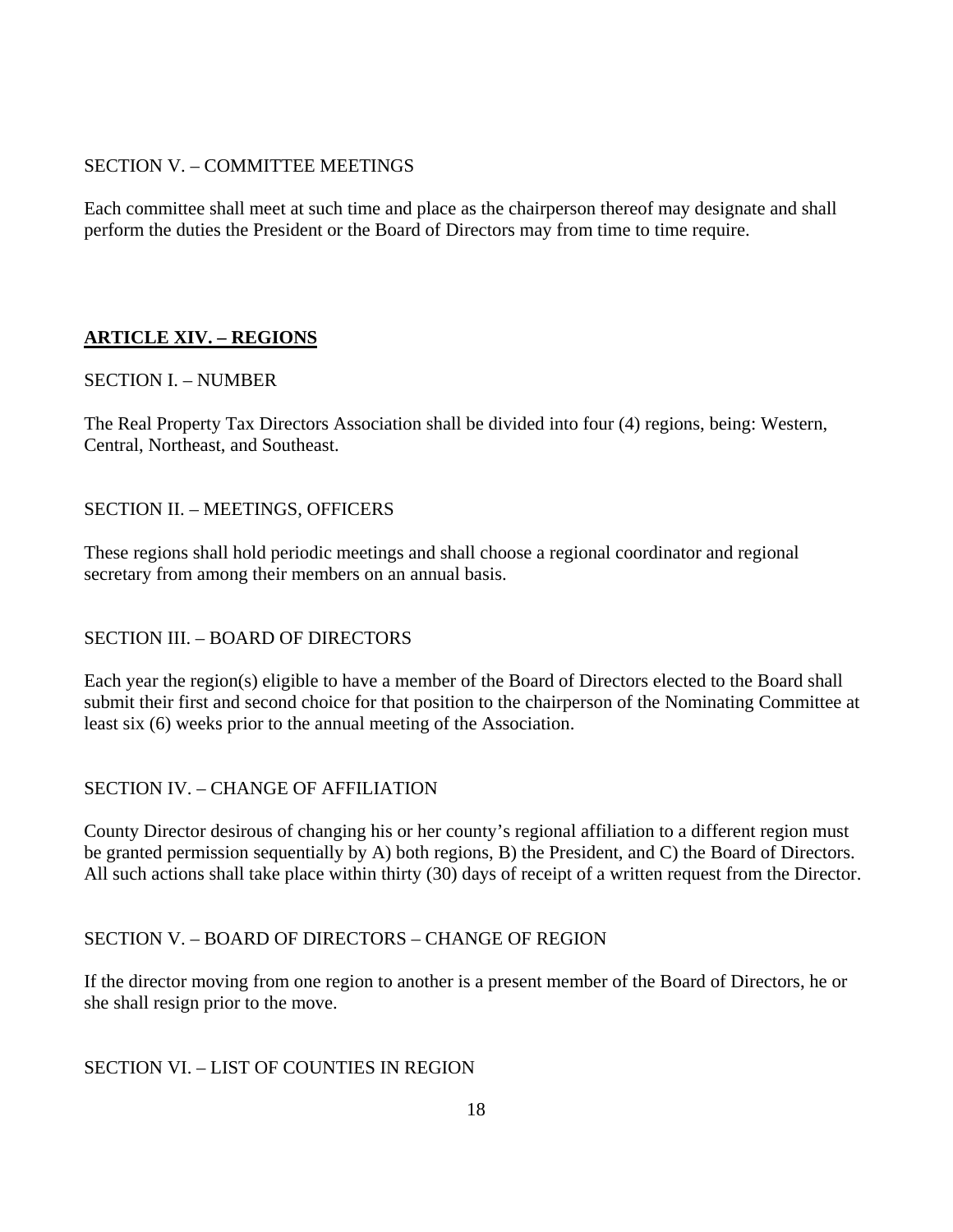The Secretary shall maintain and update a list of the counties in each of the four (4) regions. (See Attached "Table A")

# **ARTICLE XV. – CONSTRUCTION**

If there be any conflict between the provisions of the Certificate of Incorporation and these By-Laws, the provisions of the Certificate of Incorporation shall govern.

# **ARTICLE XVI. – AMENDMENTS**

The By-Laws may be adopted, amended, or repealed by a two-thirds vote of the regular members present at the time they are entitled to vote in the annual meeting, or pursuant to Article V Section V.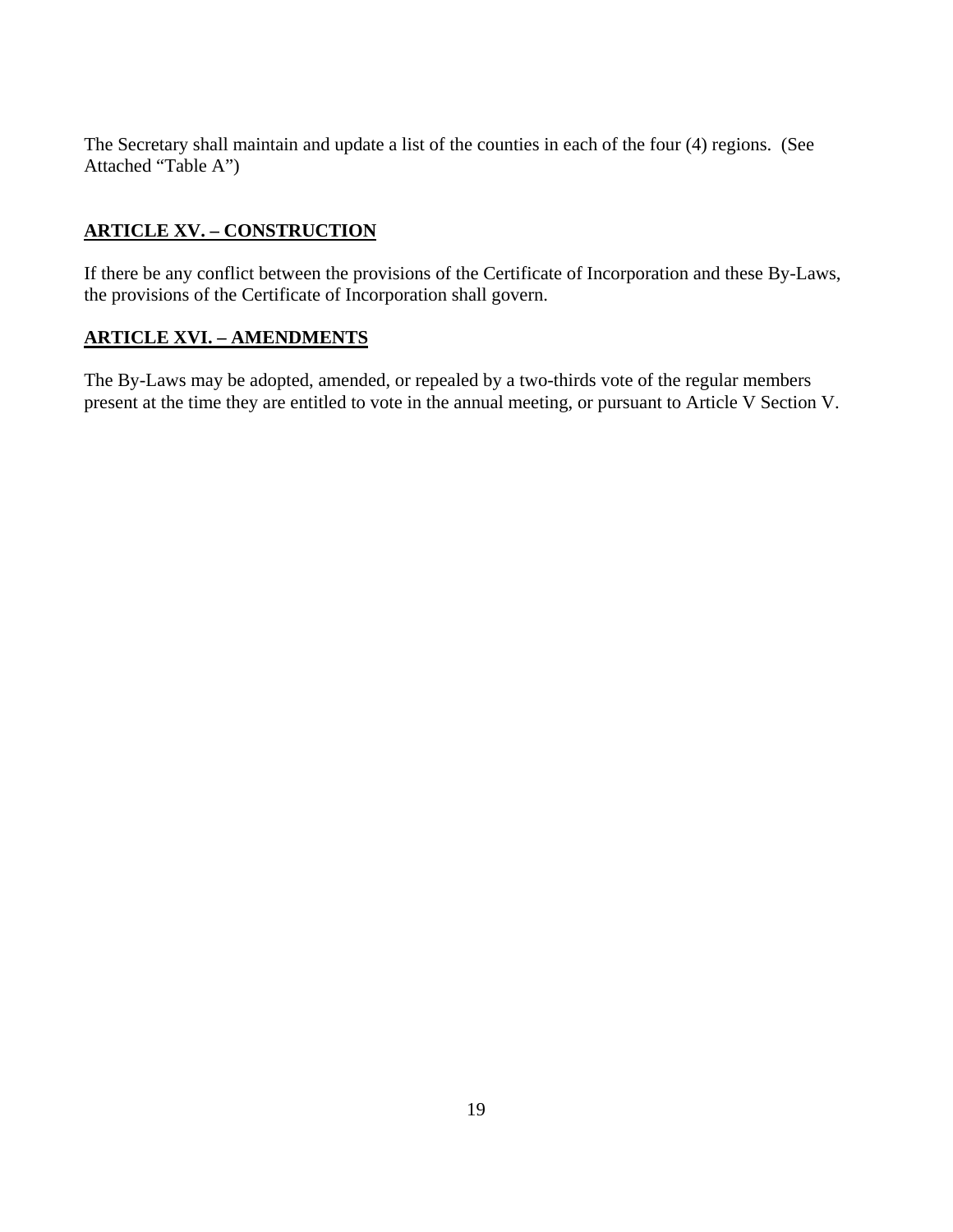### **ADDENDUM #1**

#### EXPENSE STATEMENT

(To be approved annually by BOD; revise IRS rate section 2 - as needed)

Pursuant to provisions of Article XII, Corporation Bylaws, the following statement is provided for Board of Directors approval and subsequent use effective *August 2002*.

> A. There shall be advance approval by the President, or  $1<sup>st</sup>$  Vice President in the President's absence, for any Association related travel expenses later charged to the Association and representing only that amount of expense not paid by the claimant's county.

B. The mileage reimbursement shall be based on a per mile rate as established annually by the Internal Revenue Service per vehicle operator. Passengers are not authorized reimbursement

C. Receipts shall be necessary for reimbursement of meal expenses, where practical, with a limit of \$25.00 (twenty-five dollars) per day per County Director. Limit to be reviewed periodically.

D. Directors attending workshops/meetings at NYSAC offices requiring in-house luncheons to expedite agenda matters shall be provided such luncheon at no cost to the attendee. Costs will be included with the regular NYSAC billing to the Corporation.

E. There shall be no specified limit to the allowable overnight lodging expense, due to geographical variables; directors will be expected to utilize lodging having reasonable rates.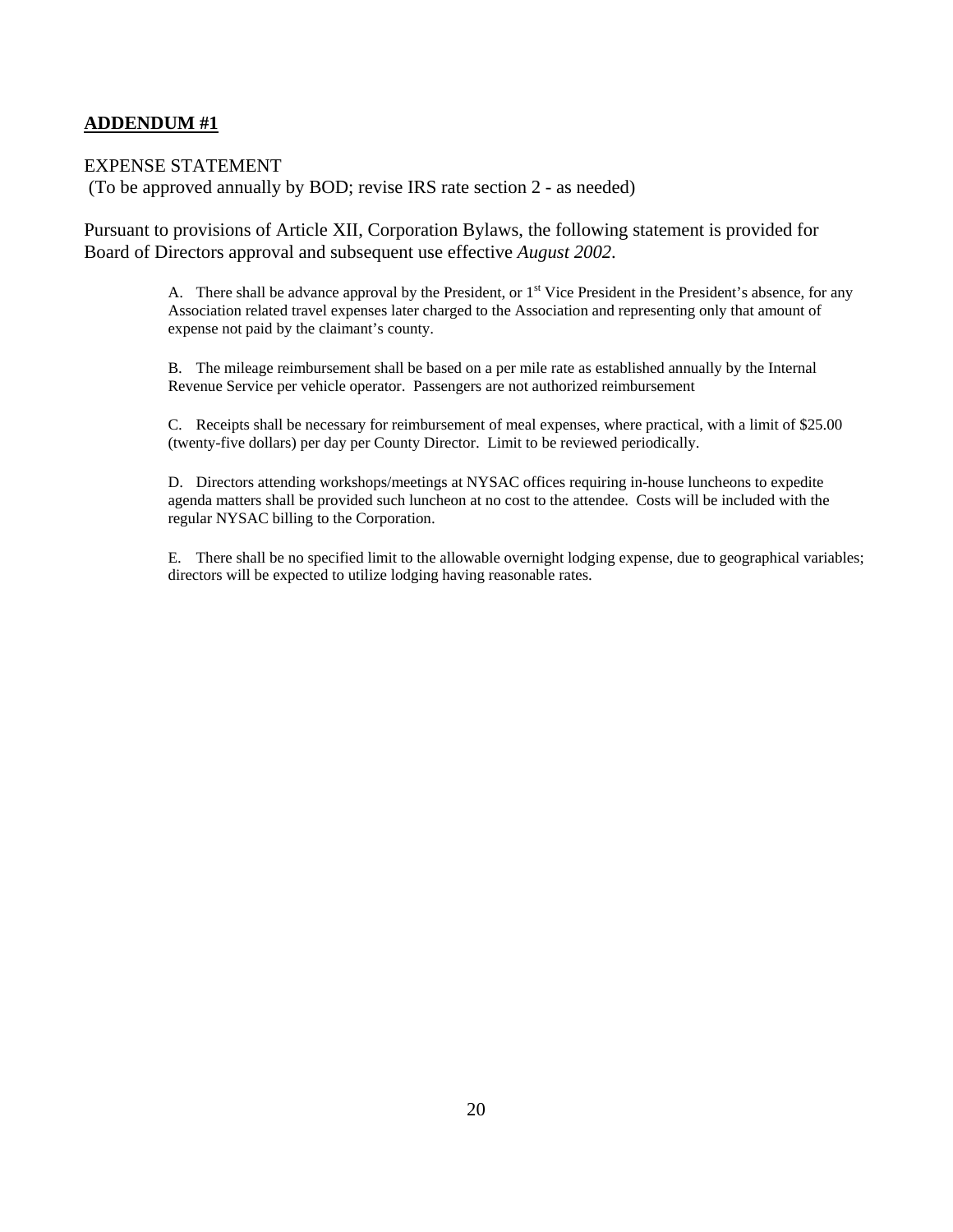### **ADDENDUM #2**

#### REIMBURSEMENT POLICY

Items to be considered by the Board of Directors as guidelines to be followed in the future are at a minimum:

- 1. Each Director to be notified that we are a Corporation.
- 2. Each member to receive a copy of Corporation By-Laws.
- 3. Directors applying for any fiscal consideration shall be both a current dues paying and active member.

4. Directors should notify the Board initially in writing of any potential litigation calling for the elimination of their positions or other circumstances that may endanger the position or employment conditions of the member.

5. Upon receiving written notice, the Board shall meet in a timely manner to determine what level of support, if any, would be forthcoming from the Corporation.

6. Each written notice shall be reviewed and determined by the Board based on factual material presented by the member and any other facts the Board may need to determine its relevancy, merit and subsequent benefit to the entire Association.

7. When the Board determines that there is A JUSTIFIABLE SITUATION FOR ASSISTANCE, IT SHALL HAVE THE AUTHORITY TO FINANCIALLY OR OTHERWISE ASSIST THE INDIVIDUAL DIRECTOR AND OR PROVIDE LEGAL ASSISTANCE AS WARRANTED ON A CASE BY CASE BASIS.

8. Applications pertaining to Civil Service matters shall not be eligible for consideration.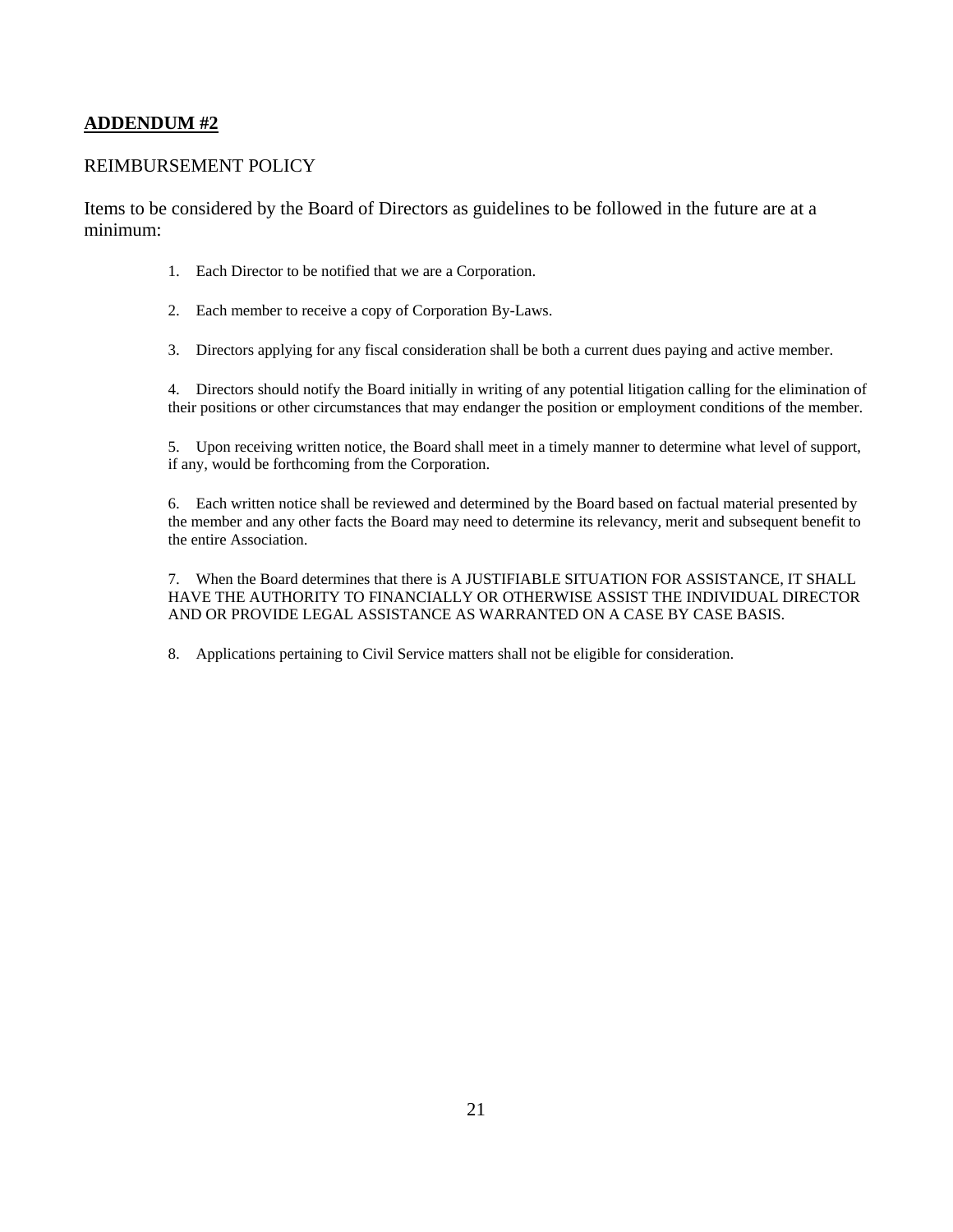# **ADDENDUM #3**

Honorary Members (Article III. Section III.)

Affiliate Members (Article III. Section IV.)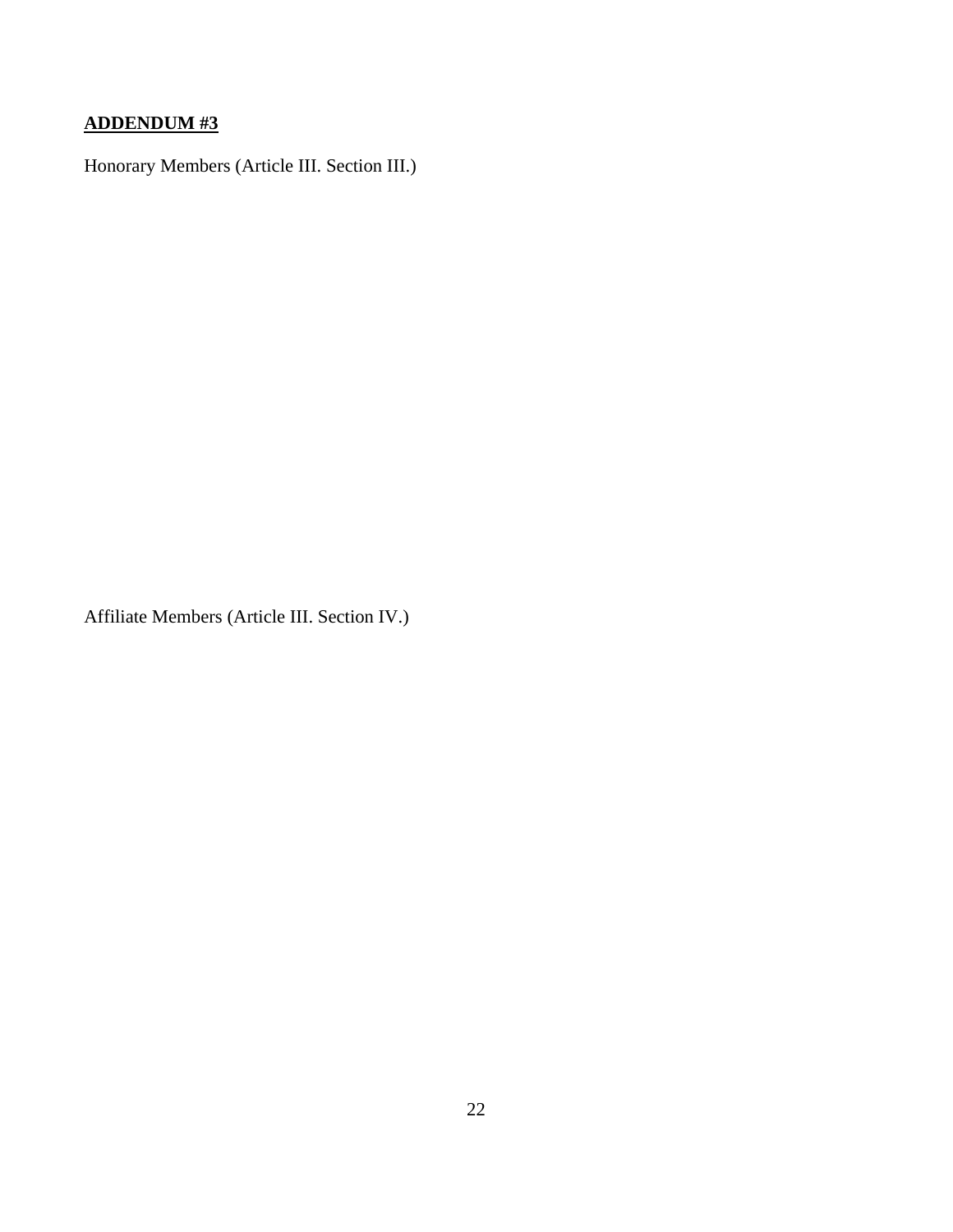(Table – A)

New York Association of Directors of Real Property Tax Services New York State Regions (four) and the list of counties representing each region

| <b>Western Region</b>  | <b>Central Region</b> | <b>Northern Region</b> | <b>Southern Region</b> |
|------------------------|-----------------------|------------------------|------------------------|
| Allegany               | <b>Broome</b>         | Albany                 | Delaware               |
| Cattaraugus            | Cayuga                | Clinton                | Dutchess               |
| Chautauqua             | Chenango              | Columbia               | Greene                 |
| Erie                   | Chemung $*$           | <b>Essex</b>           | Nassau                 |
| Genesee                | Cortland              | Franklin               | Orange                 |
| Livingston             | Jefferson             | Fulton                 | Putnam                 |
| Monroe                 | Lewis                 | Hamilton               | Rockland               |
| Niagara                | Madison               | Herkimer               | Suffolk                |
| Ontario                | Oneida                | Montgomery             | Sullivan               |
| Orleans                | Onondaga              | Otsego                 | Ulster                 |
| Seneca                 | Oswego                | Renesselaer            | Westchester            |
| Steuben                | St. Lawrence          | Saratoga               |                        |
| Wayne                  | Schuyler              | Schenectady            |                        |
| Wyoming                | Tioga                 | Schoharie              |                        |
| Yates                  | Tompkins              | Warren                 |                        |
|                        |                       | Washington             |                        |
| *(Chemung from West to |                       |                        |                        |
| $Central - 2003$       |                       |                        |                        |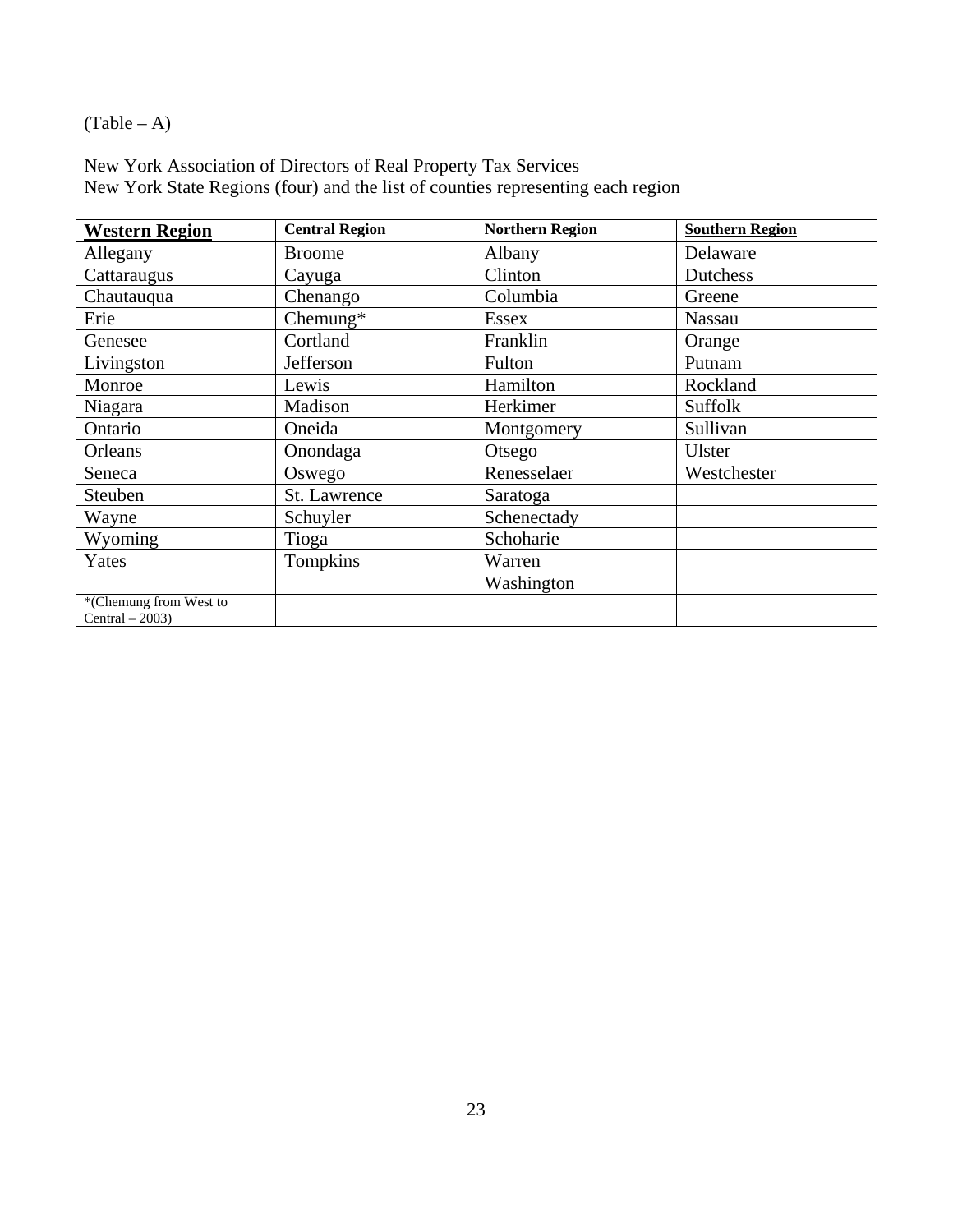| <b>Annual Meeting</b>     |  |
|---------------------------|--|
|                           |  |
|                           |  |
|                           |  |
| <b>Board of Directors</b> |  |
|                           |  |
|                           |  |
|                           |  |
|                           |  |
|                           |  |
|                           |  |
|                           |  |
|                           |  |
|                           |  |
|                           |  |
|                           |  |
|                           |  |
|                           |  |
|                           |  |
|                           |  |
|                           |  |
|                           |  |
|                           |  |
|                           |  |
|                           |  |
| Committees                |  |
|                           |  |
|                           |  |
|                           |  |
|                           |  |
|                           |  |
|                           |  |
|                           |  |
|                           |  |
|                           |  |
|                           |  |

# **INDEX**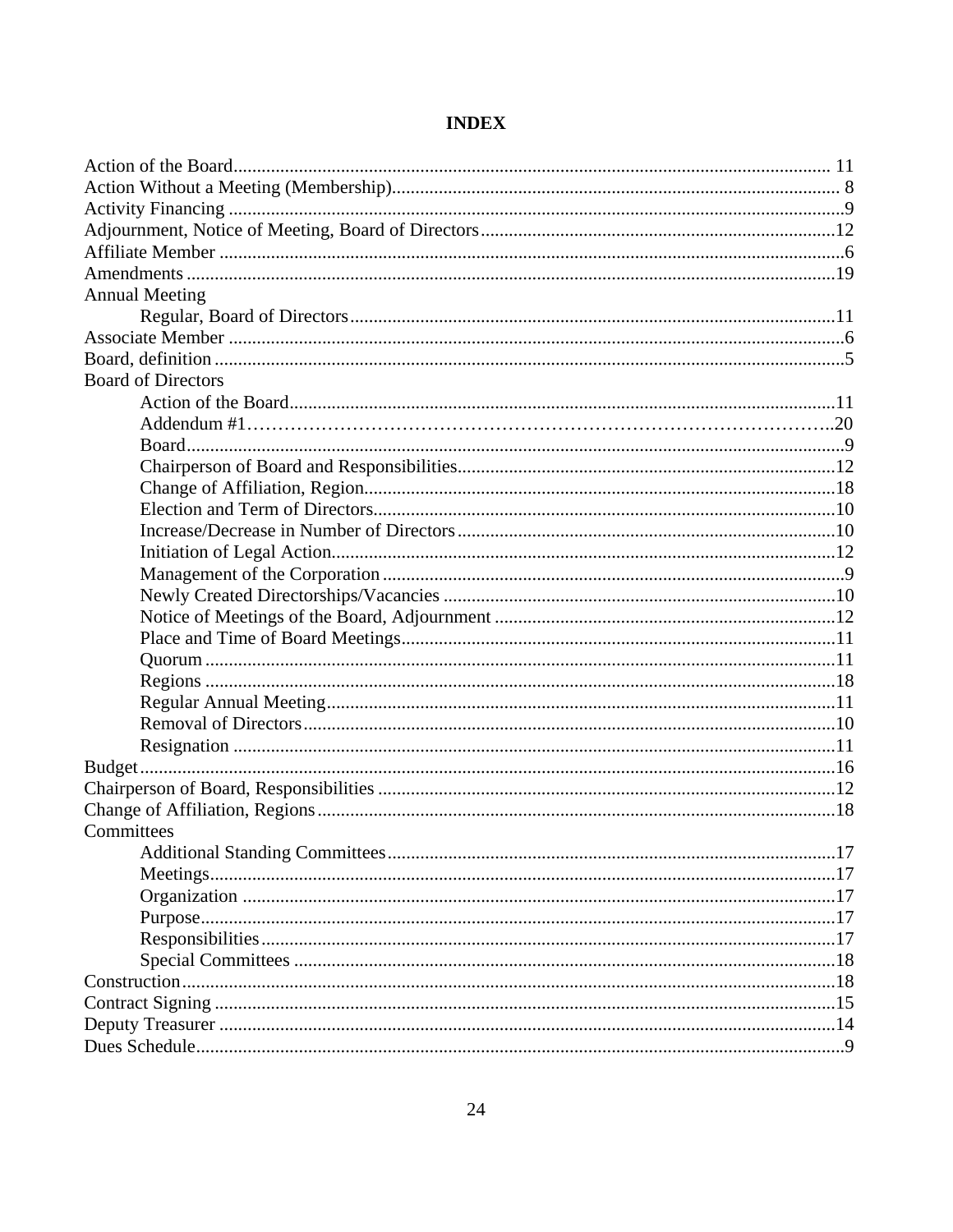| Election                   |  |
|----------------------------|--|
|                            |  |
|                            |  |
| <b>Expenses</b>            |  |
|                            |  |
|                            |  |
|                            |  |
|                            |  |
|                            |  |
| Indemnification            |  |
|                            |  |
|                            |  |
|                            |  |
|                            |  |
| Meetings                   |  |
|                            |  |
|                            |  |
|                            |  |
|                            |  |
|                            |  |
|                            |  |
|                            |  |
|                            |  |
|                            |  |
|                            |  |
|                            |  |
| Members                    |  |
|                            |  |
|                            |  |
|                            |  |
|                            |  |
|                            |  |
| Membership Dues and Fees   |  |
|                            |  |
|                            |  |
|                            |  |
| <b>Membership Meetings</b> |  |
|                            |  |
|                            |  |
|                            |  |
|                            |  |
|                            |  |
|                            |  |
|                            |  |
|                            |  |
|                            |  |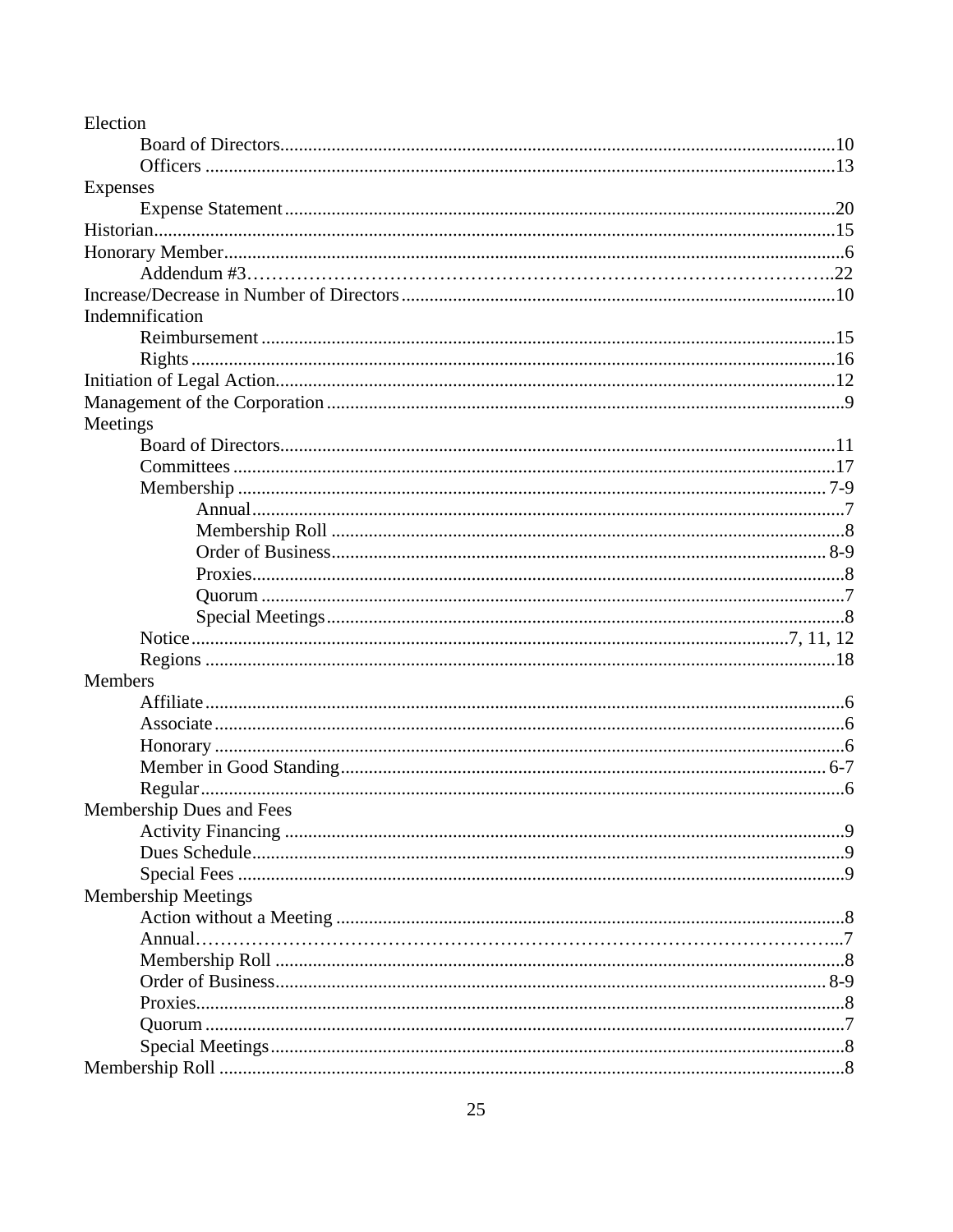| <b>Officers</b> |    |
|-----------------|----|
|                 |    |
|                 |    |
|                 |    |
|                 |    |
|                 |    |
|                 |    |
|                 |    |
|                 |    |
|                 |    |
|                 |    |
|                 |    |
|                 |    |
|                 |    |
|                 |    |
|                 |    |
|                 |    |
| Organization    |    |
|                 |    |
|                 |    |
|                 |    |
| Purposes        |    |
|                 |    |
|                 |    |
| Quorum          |    |
|                 |    |
|                 |    |
| Regions         |    |
|                 | 18 |
|                 |    |
|                 |    |
|                 |    |
|                 |    |
|                 |    |
|                 |    |
|                 |    |
|                 |    |
| Reimbursement   |    |
|                 |    |
|                 |    |